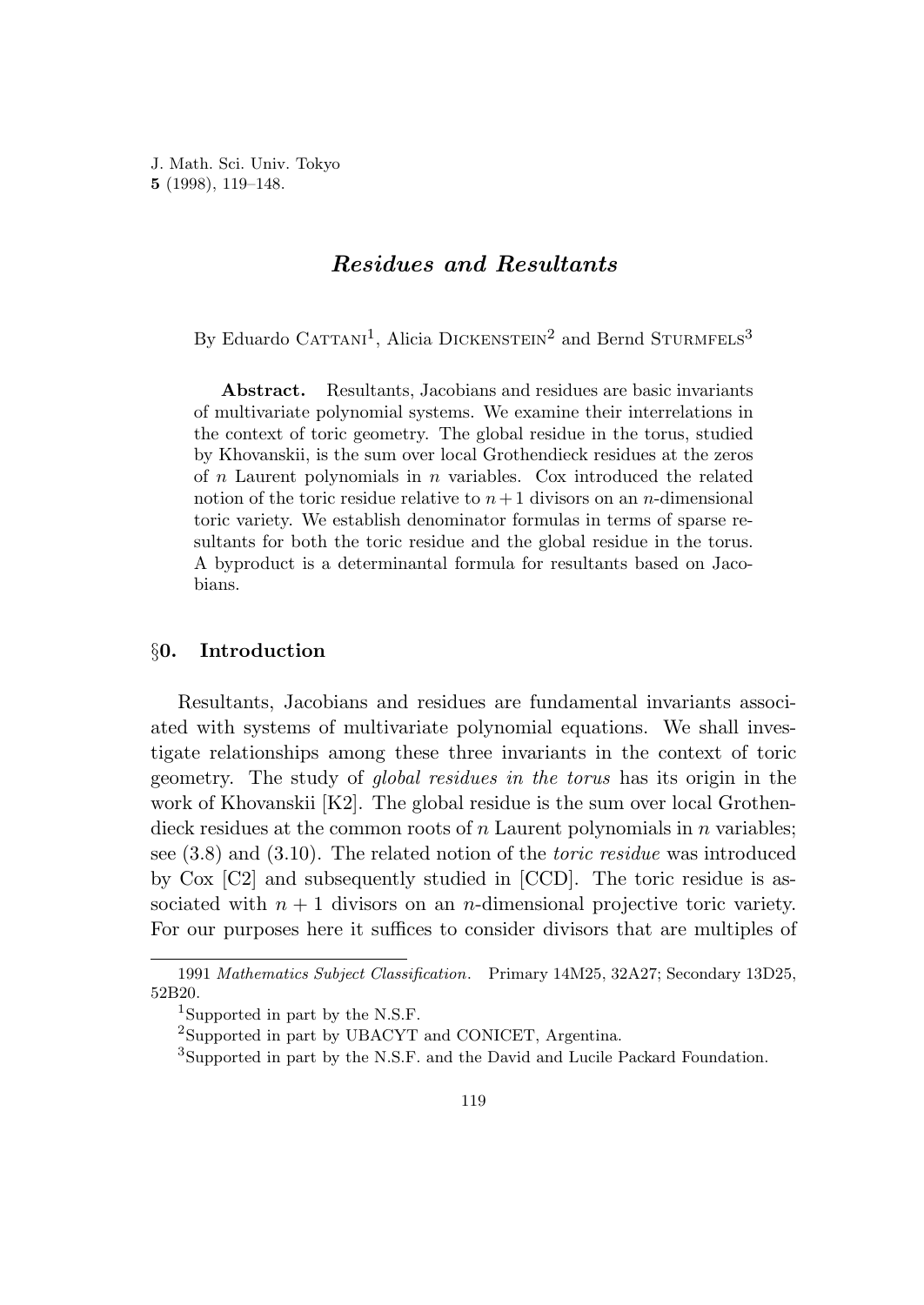a fixed ample divisor *β*. An algorithmic link between these two notions of residue ("toric" versus "in the torus") was established in [CD].

The main results of this paper are denominator formulas for toric residues (Theorem 1.4) and for residues in the torus (Theorem 3.2). In each case the denominator is given in terms of sparse resultants. These resultants are naturally associated with sparse systems of Laurent polynomials, or with line bundles on toric varieties. They were introduced by Gel'fand, Kapranov and Zelevinsky [GKZ] and further studied in [KSZ],[PSt],[S1],[S2]. In §4 we present new determinantal formulas for sparse resultants based on Jacobians.

One general objective of our work is to develop computational techniques, which may ultimately enter into the design of algorithms for solving polynomial equations. Classical results on residues, Jacobians and resultants are limited to dense equations, in which case the underlying toric variety is complex projective *n*-space  $\mathbf{P}^n$ . In that classical case our denominator formula appeared already in the work of Angéniol  $[A]$  and Jouanolou [J1],[J3]. Our results also extend the work of Gel'fond-Khovanskii [GK] and Zhang [Z], who studied residues in the torus for the special case when all facet resultants are monomials.

We illustrate our results for two generic quadratic equations in two complex variables:

(0.1) 
$$
f_1 = a_0 x^2 + a_1 xy + a_2 y^2 + a_3 x + a_4 y + a_5,
$$

$$
f_2 = b_0 x^2 + b_1 xy + b_2 y^2 + b_3 x + b_4 y + b_5.
$$

They have four common zeros  $(x_i, y_i)$ ,  $i = 1, \ldots, 4$ , in the algebraic torus  $({\bf C}^*)^2$ , and the (affine toric) Jacobian  $J^T(x,y) := xy(\frac{\partial f_1}{\partial x})$ *∂f*<sup>2</sup> *∂y* <sup>−</sup> *∂f*<sup>1</sup> *∂y ∂f*<sup>2</sup> *∂x* ) is non-zero at these four points. Consider any Laurent monomial  $x^i y^j$ . The global residue is the expression

(0.2) 
$$
\operatorname{Res}^T_f(x^i y^j) := \frac{x_1^i y_1^j}{J^T(x_1, y_1)} + \frac{x_2^i y_2^j}{J^T(x_2, y_2)} + \frac{x_3^i y_3^j}{J^T(x_3, y_3)} + \frac{x_4^i y_4^j}{J^T(x_4, y_4)}
$$

This is a rational function in the twelve indeterminates  $a_0, a_1, \ldots, b_5$ . Theorem 3.2 implies that there exists a polynomial  $P_{ij}(a_0, a_1, \ldots, b_5)$  such that

*.*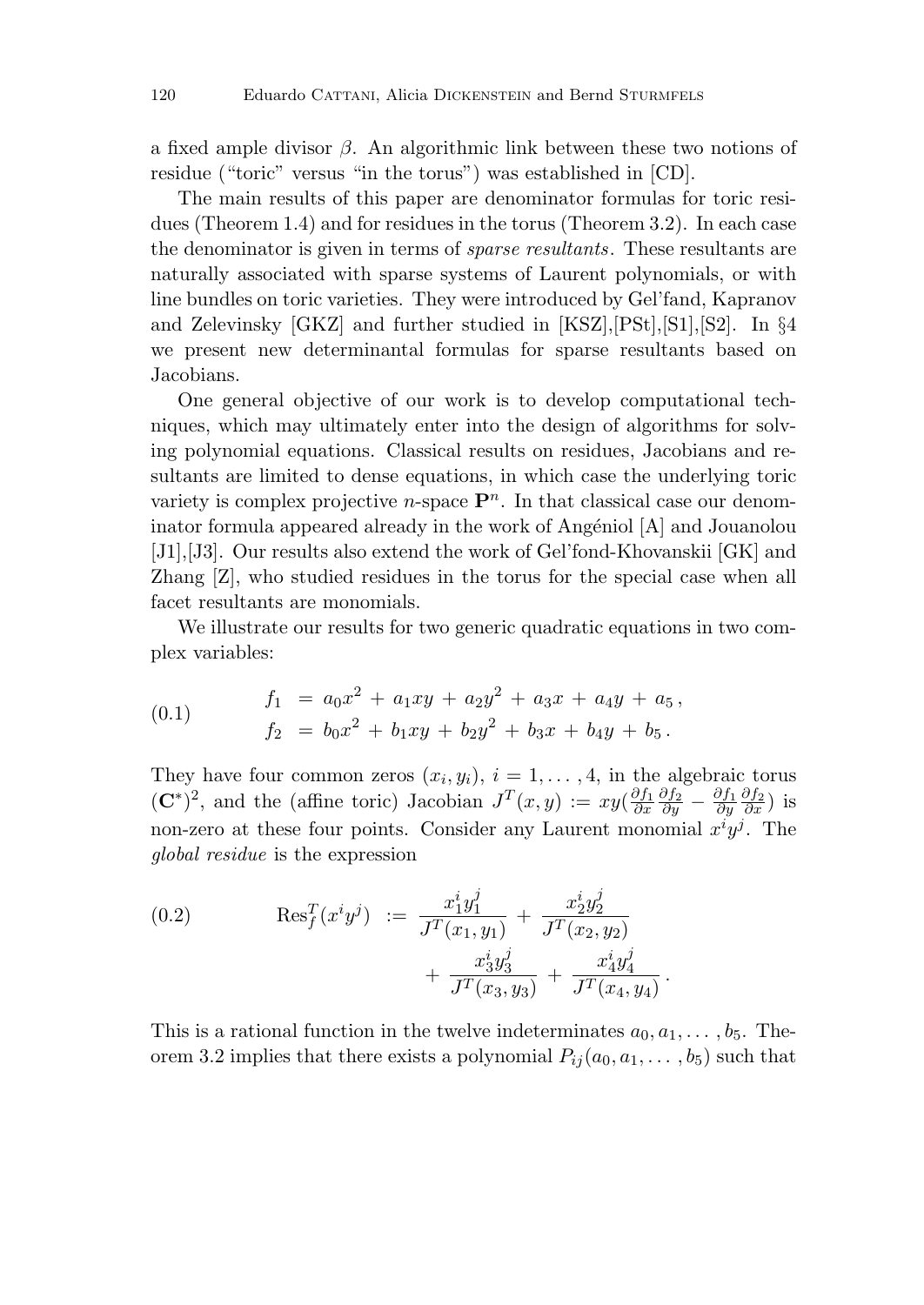$(0.2)$  equals

(0.2') 
$$
\frac{P_{ij}}{\mathcal{R}_{\infty}^{\max\{0,i+j-3\}} \cdot \mathcal{R}_{x}^{\max\{0,1-i\}} \cdot \mathcal{R}_{y}^{\max\{0,1-j\}}},
$$

where the prime divisors in the denominator are the *facet resultants* 

$$
\mathcal{R}_{\infty} = a_0^2 b_2^2 - a_0 a_1 b_1 b_2 - 2 a_0 a_2 b_0 b_2 + a_0 a_2 b_1^2 + a_1^2 b_0 b_2 - a_1 a_2 b_0 b_1 + a_2^2 b_0^2, \n\mathcal{R}_x = a_0^2 b_5^2 - a_0 a_3 b_3 b_5 - 2 a_0 a_5 b_0 b_5 + a_0 a_5 b_3^2 + a_3^2 b_0 b_5 - a_3 a_5 b_0 b_3 + a_5^2 b_0^2, \n\mathcal{R}_y = a_2^2 b_5^2 - a_2 a_4 b_4 b_5 - 2 a_2 a_5 b_2 b_5 + a_2 a_5 b_4^2 + a_4^2 b_2 b_5 - a_4 a_5 b_2 b_4 + a_5^2 b_2^2.
$$

For instance, for  $i = 3$  and  $j = 2$  we find  $\text{Res}_{f}^{T}(x^{3}y^{2}) = P_{32}/\mathcal{R}_{\infty}^{2}$ , where

$$
(0.3) \quad P_{32} = a_0^2 a_1 b_2^2 b_4 - 2a_0^2 a_2 b_1 b_2 b_4 + a_0^2 a_2 b_2^2 b_3 - a_0^2 a_3 b_2^3 + a_0^2 a_4 b_1 b_2^2 - a_0 a_1^2 b_2^2 b_3 + 2a_0 a_1 a_2 b_1 b_2 b_3 - 2a_0 a_1 a_4 b_0 b_2^2 + 2a_0 a_2^2 b_0 b_1 b_4 - 2a_0 a_2^2 b_0 b_2 b_3 - a_0 a_2^2 b_1^2 b_3 + 2a_0 a_2 a_3 b_0 b_2^2 + a_1^2 a_3 b_0 b_2^2 - a_1 a_2^2 b_0^2 b_4 - 2a_1 a_2 a_3 b_0 b_1 b_2 + 2a_1 a_2 a_4 b_0^2 b_2 + a_2^3 b_0^2 b_3 - a_2^2 a_3 b_0^2 b_2 + a_2^2 a_3 b_0 b_1^2 - a_2^2 a_4 b_0^2 b_1.
$$

It is convenient to review the toric algorithm of [CD] for computing global residues by means of this example. First introduce the homogeneous polynomials  $F_s(x, y, z) := z^2 \cdot f_s(x/z, y/z)$  for  $s = 1, 2$ . Next consider the following meromorphic 2-form on **P**2:

(0.4) 
$$
\frac{x^{i-1}y^{j-1}}{z^{i+j-3}F_1 F_2} \cdot \Omega,
$$

where  $\Omega = x dy \wedge dz - y dx \wedge dz + z dx \wedge dy$  denotes the Euler form on  $\mathbf{P}^2$ . The residue (0.2) in the torus  $(\mathbb{C}^*)^2$  coincides with the toric residue of (0.4) in **P**2.

Suppose, for simplicity, that  $i \geq 1$ ,  $j \geq 1$  and  $i + j > 3$ . Consider the homogeneous ideal  $I = \langle z^{i+j-3}, F_1, F_2 \rangle$  in the polynomial ring  $K[x, y, z]$ over the field  $K = \mathbf{Q}(a_0, a_1, \ldots, b_5)$ . The quotient modulo this ideal is a one-dimensional *K*-vector space in the socle degree  $i + j - 2$ . The homogenized Jacobian  $J(x, y, z) := (z^{i+j}/xy)J^T(x/z, y/z)$  has degree  $i + j - 2$ and is non-zero modulo *I*. Thus, the monomial  $x^{i-1}y^{j-1}$  may be written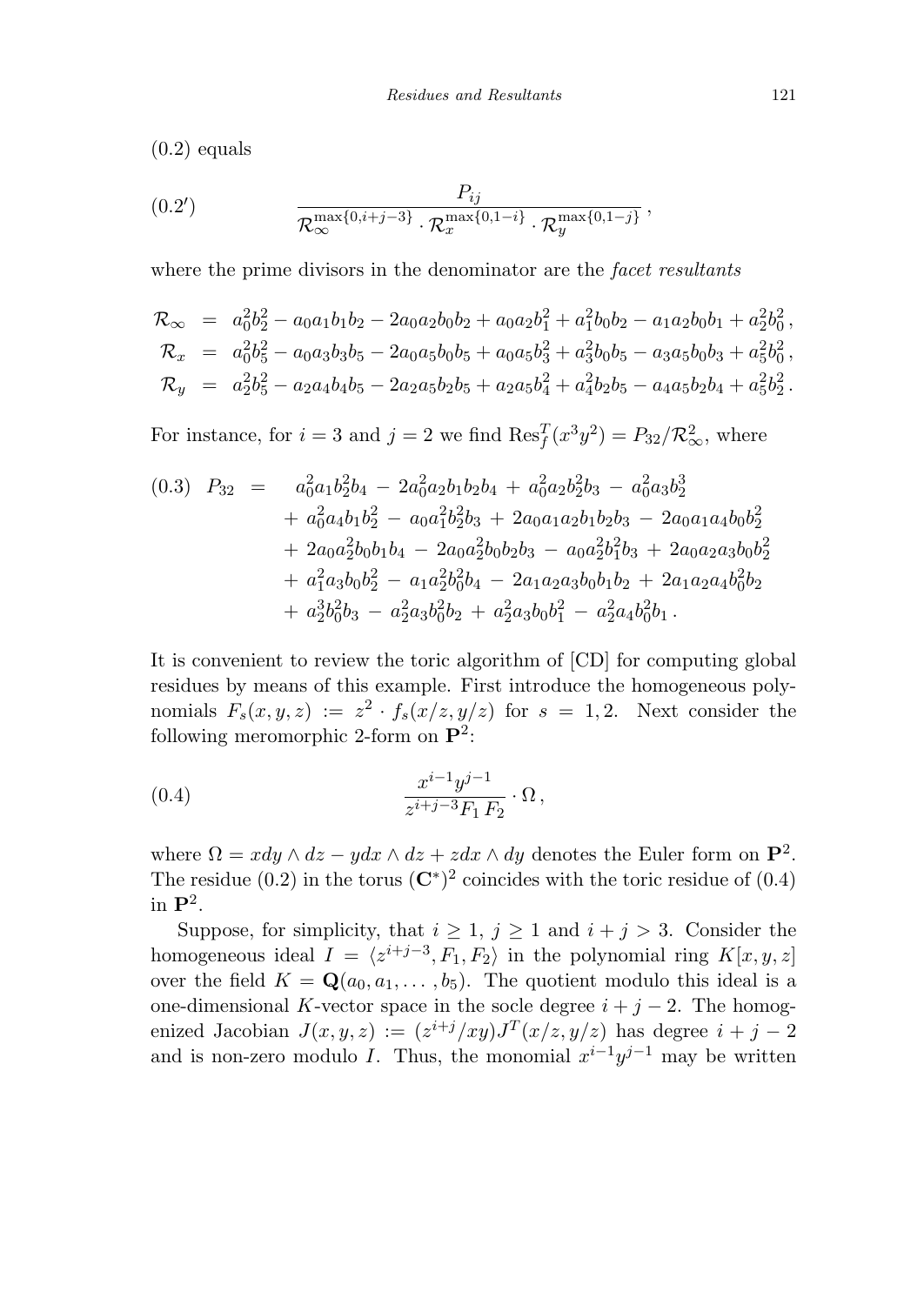as  $\lambda J(x, y, z)$  modulo *I*, where  $\lambda \in K$ . The desired residue  $\text{Res}^{T}(x^{i}y^{j})$  is then given by  $4\lambda$ . The coefficient  $\lambda$  may be computed, for example, as the ratio of the normal form of  $x^{i-1}y^{j-1}$  and the normal form of *J* relative to a Gröbner basis of *I*.

To prove a denominator formula like  $(0.2')$  we use the following technique. We replace the form  $z^{i+j-3}$  by a generic homogeneous polynomial  $F_0(x, y, z)$  of degree  $i + j - 3$ . Note that  $F_0$  has  $\binom{i+j-1}{2}$  indeterminate coefficients, say,  $c_0, c_1, c_2, \ldots$ . Consider the 2-form

(0.5) 
$$
\frac{x^{i-1}y^{j-1}}{F_0F_1F_2} \cdot \Omega.
$$

Now all three forms in the denominator of (0.5) are generic relative to their degrees. In § 1 we study this situation for an arbitrary projective toric variety in the role of  $\mathbf{P}^2$ . Theorem 1.4 implies that the denominator of the toric residue of (0.5) equals the resultant  $\mathcal{R} = \mathcal{R}(F_0, F_1, F_2)$ . We now apply the specialization  $F_0 \mapsto z^{i+j-3}$ , which sets all but one of the variables  $c_0, c_1, \ldots$  to zero. It takes (0.5) to (0.4), and by Lemma 3.4, it takes  $\mathcal R$  to  $R_{\infty}^{i+j-3}$ , as desired. Such a specialization from a generic polynomial  $F_0$  to a monomial will connect residues in the torus  $(\S3)$  to toric residues  $(\S1)$ . This technique will reduce Theorem 3.2 to Theorem 1.4.

In §2 we express the sparse resultant as the determinant of a Koszul-type complex which involves the Jacobian. In some special cases (Corollary 2.4) we obtain Sylvester-type formulas which generalize the approach in [GKZ, §III.4.D] (see also [Ch]).

Acknowledgements. We are grateful to David Cox, Fernando Cukierman, Irena Peeva, and Richard Stanley for their very helpful suggestions. Part of the work on this paper was done while Eduardo Cattani was visiting the University of Grenoble and the University of Buenos Aires; he is thankful for their support and hospitality.

### §**1. Residues, Jacobians and Resultants in Toric Varieties**

We begin with a review of basic concepts from toric geometry including the *toric residue*. For details and proofs see [F],[O],[C1],[C2], and [CCD].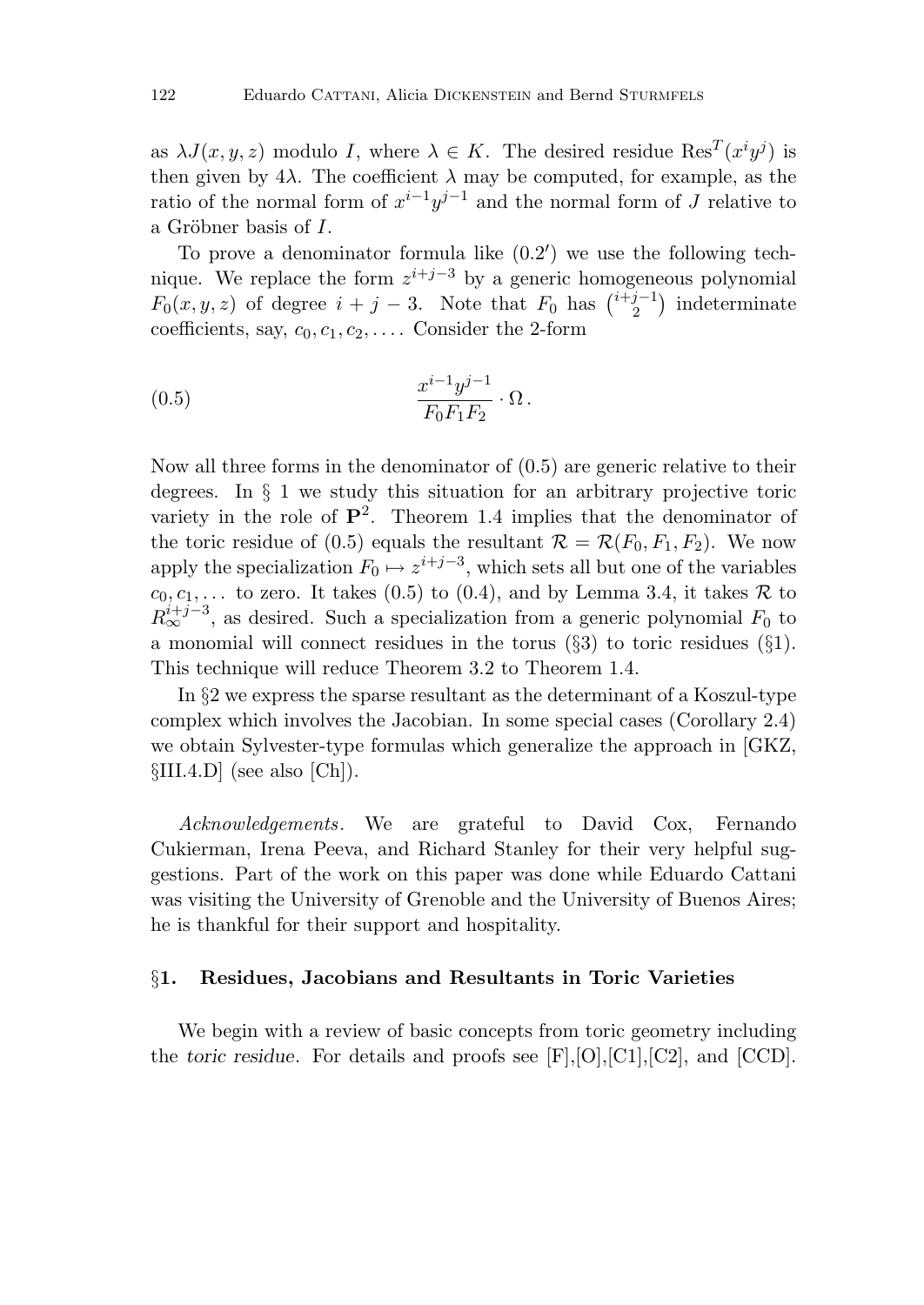Let  $X = X_P$  denote the projective toric variety defined by an integral, *n*-dimensional polytope

(1.1) 
$$
P := \{ m \in \mathbb{R}^n : \langle m, \eta_i \rangle \ge -b_i \text{ for } i = 1, ..., s \},
$$

where the  $\eta_i$  are the first integral vectors in the inner normals to the facets of *P*. Thus, *X* is the toric variety associated with the lattice  $M = \mathbb{Z}^n$  and the inner normal fan  $\Sigma(P)$  as in [F, §1.5]. We introduce the polynomial ring  $S := \mathbf{C}[x_1, \ldots, x_s]$ , where the variable  $x_i$  is associated to the generator  $\eta_i$ and hence to a torus-invariant irreducible divisor  $D_i$  of  $X$ . The Chow group  $A_{n-1}(X)$  of invariant Weil divisors is presented by the exact sequence

(1.2) 
$$
0 \to M \to \mathbf{Z}^s \to A_{n-1}(X) \to 0
$$

where the left morphism sends  $m \in M$  to the *s*-tuple  $\langle m, \eta \rangle := (\langle m, \eta_1 \rangle, \dots, \eta_n)$  $\langle m, \eta_s \rangle$ ).

Let  $Z$  denote the algebraic subset of  $\mathbb{C}^s$  defined by the radical monomial ideal

$$
\langle \prod_{\eta_i \notin \sigma} x_i , \sigma \text{ a cone of } \Sigma(P) \rangle \subset S.
$$

The algebraic group  $G := \text{Hom}_{\mathbf{Z}}(A_{n-1}(X), \mathbf{C}^*) \hookrightarrow (\mathbf{C}^*)^s$  acts naturally on **C***<sup>s</sup>* leaving *Z* invariant. The toric variety *X* may be realized as the categorical quotient of  $\mathbb{C}^s \setminus Z$  by *G* (see [C1]). When *X* is simplicial (i.e. *P* is simple), then the *G*-orbits are closed and *X* is the geometric quotient of  $\mathbb{C}^s \setminus Z$  by *G*. The torus  $(\mathbb{C}^*)^s$  lies in  $\mathbb{C}^s \setminus Z$  and maps onto the dense torus in *X* under the quotient map.

Given  $a \in \mathbb{N}^s$  we write  $x^a$  for the monomial  $\prod_{i=1}^s x_i^{a_i}$ . As in [C1] the right morphism in (1.2) defines an  $A_{n-1}(X)$ -valued grading of the polynomial ring *S*:

(1.3) 
$$
\deg(x^a) := \left[\sum_{i=1}^s a_i D_i\right] \in A_{n-1}(X).
$$

Let  $S_\alpha$  denote the graded component of *S* of degree  $\alpha$ . We abbreviate  $\beta_0 := \left[\sum_i D_i\right]$  and  $\beta := \left[\sum_i b_i D_i\right] \in A_{n-1}(X)$ . The divisor  $\beta$  is ample and  $S_\beta \cong H^0(X, \mathcal{L})$ , where  $\mathcal{L} = \mathcal{O}_X(\beta)$  is the line bundle associated to  $\beta$  (see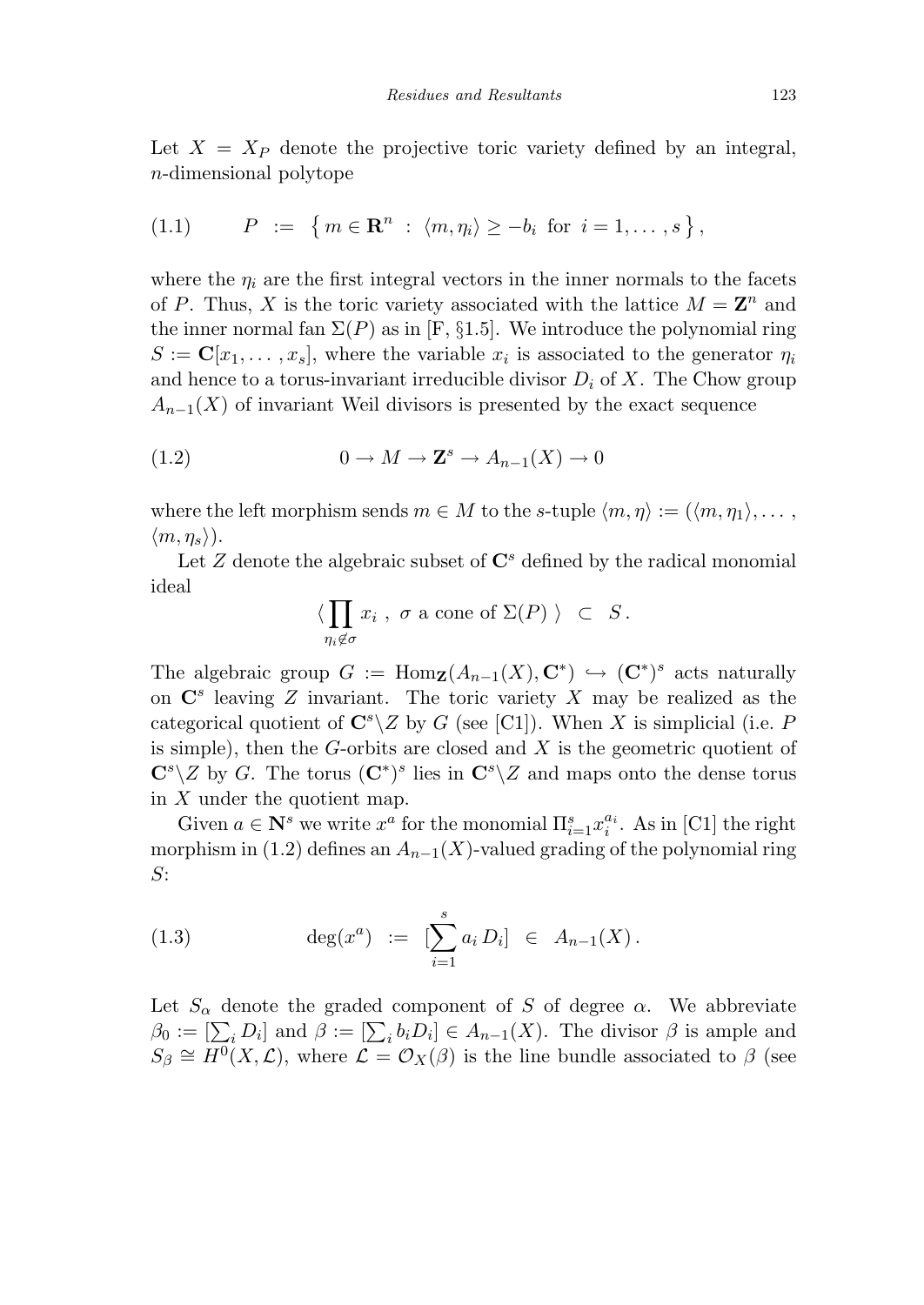[F, §3.4]). Thus, a homogeneous polynomial *F* of degree *kβ* represents a global section of  $\mathcal{L}^k$ , and we may consider its zero set in X.

A monomial  $x^a$  has degree  $k\beta$ ,  $k \in \mathbb{N}$ , if and only if there exists  $m(a) \in$ **Z***<sup>n</sup>* such that

$$
\langle m(a), \eta_i \rangle + k b_i = a_i \quad \text{for} \quad i = 1, \ldots, s \, .
$$

The point  $m(a)$  is unique and, since  $a_i \geq 0$ , it lies in  $kP \cap \mathbb{Z}^n$ . Therefore, the map

(1.4) 
$$
kP \cap \mathbf{Z}^n \to S_{k\beta}, \quad m \mapsto \prod_{i=1}^s x_i^{\langle m, \eta_i \rangle + kb_i}
$$

defines a bijection between integral points in *kP* and monomials of degree *kβ* or, equivalently, between Laurent polynomials supported in *kP* and homogeneous polynomials of degree  $k\beta$  in *S*. If  $f(t_1, \ldots, t_n)$  is supported in *kP* then its image is the *kP*-*homogenization*

(1.5) 
$$
F(x_1, ..., x_s) = \left(\prod_{i=1}^s x_i^{kb_i}\right) \cdot f(t_1(x), ..., t_n(x)) \in S_{k\beta},
$$
  
where  $t_j(x) = \prod_{i=1}^s x_i^{\langle e_j, \eta_i \rangle} \qquad (j = 1, ..., n)$ 

and  $\{e_1, \ldots, e_n\}$  is the standard basis of  $\mathbb{Z}^n$ . By restricting (1.4) we also get a bijection between monomials  $x^a$  of degree  $k\beta - \beta_0$  and integral points in (*kP*)◦, the interior of *kP*.

PROPOSITION 1.1. The ring  $S_{*\beta} = \bigoplus_{k=0}^{\infty} S_{k\beta}$  is Cohen-Macaulay of dimension  $n + 1$ , with canonical module  $\omega_{S_{*}\beta} = \bigoplus_{k=0}^{\infty} S_{k\beta-\beta_0}$ . Fix positive integers  $k_0, \ldots, k_n$  and let  $\kappa = k_0 + \cdots + k_n$ ,  $\rho = \kappa \beta - \beta_0$ . Given  $F_i \in S_{k_i \beta}$ for  $i = 0, \ldots, n$  such that  $F_0, \ldots, F_n$  have no common zeroes in X, then:

- (i)  $F_0, \ldots, F_n$  are a regular sequence in  $S_{\ast \beta}$  and, hence, in  $\omega_{S_{\ast \beta}}$ .
- (ii) The degree  $\rho$  component  $R_\rho$  of the quotient  $R = S_{\gamma\beta}/\langle F_0,\ldots,F_n\rangle$ has **C**-dimension 1.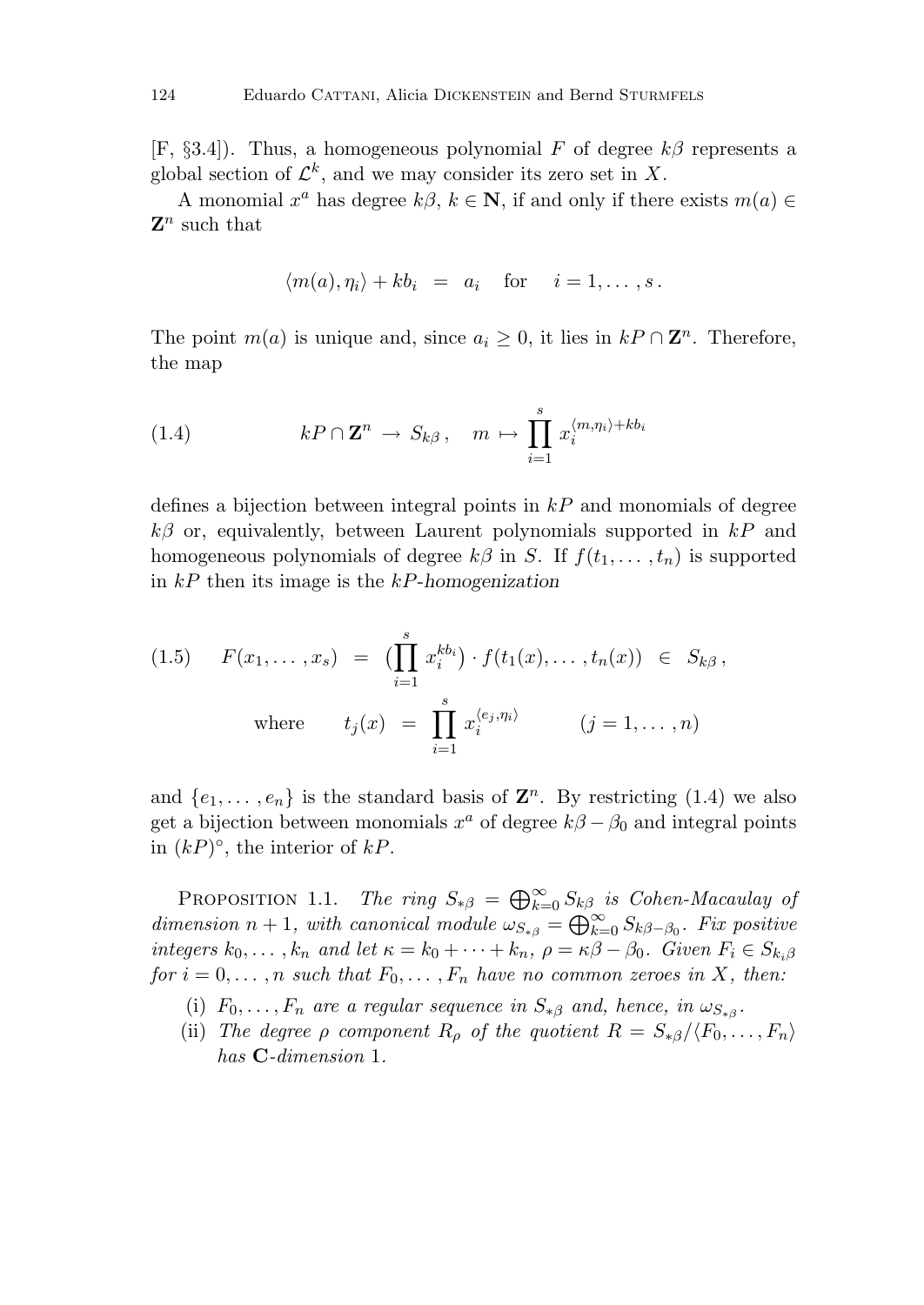PROOF. See [B, Theorem 2.10 and Proposition 9.4] and [C2, Proposition 3.2].  $\Box$ 

We next recall the construction of the Euler form  $\Omega$  and the toric Jacobian  $J(F)$  (see [BC, §9], [C2, §4]). For any subset  $I = \{i_1, \ldots, i_n\}$  of {1*,... ,s*} we abbreviate

$$
\det(\eta_I) \ := \ \det(\langle e_\ell, \eta_{i_j} \rangle_{1 \leq \ell, j \leq n}), \quad dx_I = dx_{i_1} \wedge \cdots \wedge dx_{i_n}, \quad \hat{x}_I = \Pi_{j \notin I} x_j \, .
$$

Note that the product  $\det(\eta_I)dx_I$  is independent of the ordering of  $i_1,\ldots,i_n$ . The Euler form on *X* is the following sum over all *n*-element subsets  $I \subset$ {1*,... ,s*}:

$$
\Omega \; := \; \sum_{|I|=n} \det(\eta_I) \, \hat{x}_I \, dx_I \, .
$$

The Euler form  $\Omega$  may be characterized by the property that  $\Omega/(x_1 \cdots x_s)$  is the rational extension to *X* of the *T*-invariant holomorphic form  $\frac{dt_1}{t_1} \wedge \cdots \wedge \frac{dt_n}{t_n}$ on the torus *T*.

As in Proposition 1.1, consider homogeneous polynomials  $F_0, F_1, \ldots, F_n$ where  $\deg(F_i) = k_i \beta$  and  $\kappa = k_0 + \cdots + k_n$ . Then there exists a polynomial  $J(F) \in S_{\kappa\beta-\beta_0}$  such that

$$
(1.6)\quad \sum_{i=0}^n (-1)^i F_i \cdot dF_0 \wedge \cdots \wedge dF_{i-1} \wedge dF_{i+1} \wedge \cdots \wedge dF_n \quad = \quad J(F) \cdot \Omega \, .
$$

Furthermore, if  $I = \{i_1, \ldots, i_n\}$  is such that  $\eta_{i_1}, \ldots, \eta_{i_n}$  are linearly independent, then

$$
(1.7) \ \ J(F) = \frac{1}{\det(\eta_I)\,\hat{x}_I} \det \begin{pmatrix} k_0F_0 & k_1F_1 & \dots & k_nF_n \\ \partial F_0/\partial x_{i_1} & \partial F_1/\partial x_{i_1} & \dots & \partial F_n/\partial x_{i_1} \\ \vdots & \vdots & \ddots & \vdots \\ \partial F_0/\partial x_{i_n} & \partial F_1/\partial x_{i_n} & \dots & \partial F_n/\partial x_{i_n} \end{pmatrix}.
$$

The polynomial  $J(F)$  is called the toric Jacobian of  $F = (F_0, F_1, \ldots, F_n)$ .

In the special case  $k_0 = k_1 = \cdots = k_n = 1$  the toric Jacobian can also be computed as follows. Let  $f_0, \ldots, f_n$  be Laurent polynomials supported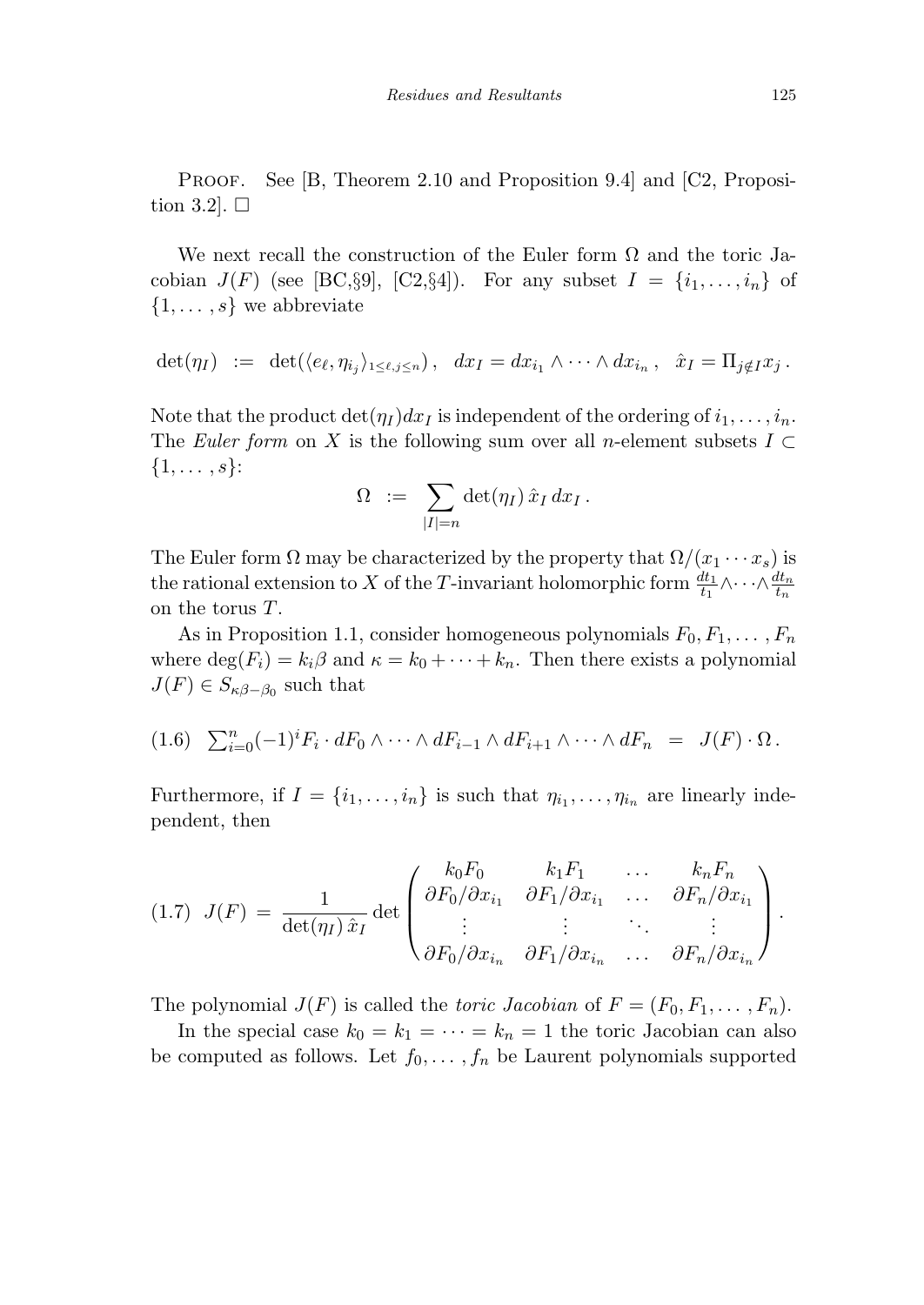in *P* and let  $F_0, \ldots, F_n$  denote their *P*-homogenizations as in (1.5). Let  $P \cap \mathbf{Z}^n = \{m_1, \ldots, m_\mu\}$  and

(1.8) 
$$
j(t) := \det \begin{pmatrix} f_0 & f_1 & \cdots & f_n \\ t_1 \frac{\partial f_0}{\partial t_1} & t_1 \frac{\partial f_1}{\partial t_1} & \cdots & t_1 \frac{\partial f_n}{\partial t_1} \\ \vdots & \vdots & \ddots & \vdots \\ t_n \frac{\partial f_0}{\partial t_n} & t_n \frac{\partial f_1}{\partial t_n} & \cdots & t_n \frac{\partial f_n}{\partial t_n} \end{pmatrix}.
$$

PROPOSITION 1.2. Let  $f_j = \sum_{i=1}^{\mu} u_{ji} t^{m_i}$  and set  $\tilde{m}_i = (1, m_i) \in \mathbf{Z}^{n+1}$ . Then,

$$
j(t) = \sum_{1 \leq i_0 < i_1 < \dots < i_n \leq \mu} [i_0 i_1 \dots i_n] \cdot \det(\tilde{m}_{i_0}, \tilde{m}_{i_1}, \dots, \tilde{m}_{i_n}) \cdot t^{m_{i_0} + m_{i_1} + \dots + m_{i_n}},
$$

where the brackets denote the maximal minors of the coefficient matrix:

$$
[i_0i_1 \dots i_n] \; := \; \det \begin{pmatrix} u_{0i_0} & u_{0i_1} & \dots & u_{0i_n} \\ \vdots & \vdots & \ddots & \vdots \\ u_{ni_0} & u_{ni_1} & \dots & u_{ni_n} \end{pmatrix} \, .
$$

Moreover,  $j(t)$  is supported in  $((n+1)P)^\circ$  and its  $(n+1)P$ -homogenization is  $x_1 \cdots x_s J(F)$ .

PROOF. We consider the  $(n + 1) \times \mu$  matrix  $\tilde{A} = (\tilde{m}_1, \ldots, \tilde{m}_\mu)$ , the  $\mu \times \mu$  diagonal matrix  $D = \text{diag}(t^{m_1}, \ldots, t^{m_\mu})$  and the  $\mu \times (n+1)$  matrix *U*, obtained by transposing the matrix of coefficients  $(u_{ii})$ . Their product  $A \cdot$  $D \cdot U$  equals the  $(n+1) \times (n+1)$  matrix in (1.8). The first assertion amounts to the *Cauchy-Binet formula* for  $j(t)=(\wedge_{n+1}\tilde{A})\cdot(\wedge_{n+1}D)\cdot(\wedge_{n+1}U)$ . If the sum  $m_{i_0} + m_{i_1} + \cdots + m_{i_n}$  lies in the boundary of  $(n + 1)P$ , then all  $m_{k_i}$  lie in a facet of *P* and the determinant  $\det(\tilde{m}_{i_0}, \tilde{m}_{i_1}, \ldots, \tilde{m}_{i_n})$  must vanish. Consequently,  $j(t)$  is supported in the interior of  $(n + 1)P$ . The final statement follows from (1.6) together with

$$
j(t) \frac{dt_1}{t_1} \wedge \cdots \wedge \frac{dt_n}{t_n} = \sum_{j=0}^n (-1)^j f_j \, df_0 \wedge \cdots \wedge df_{j-1} \wedge df_{j+1} \wedge \cdots \wedge df_n \, . \, \Box
$$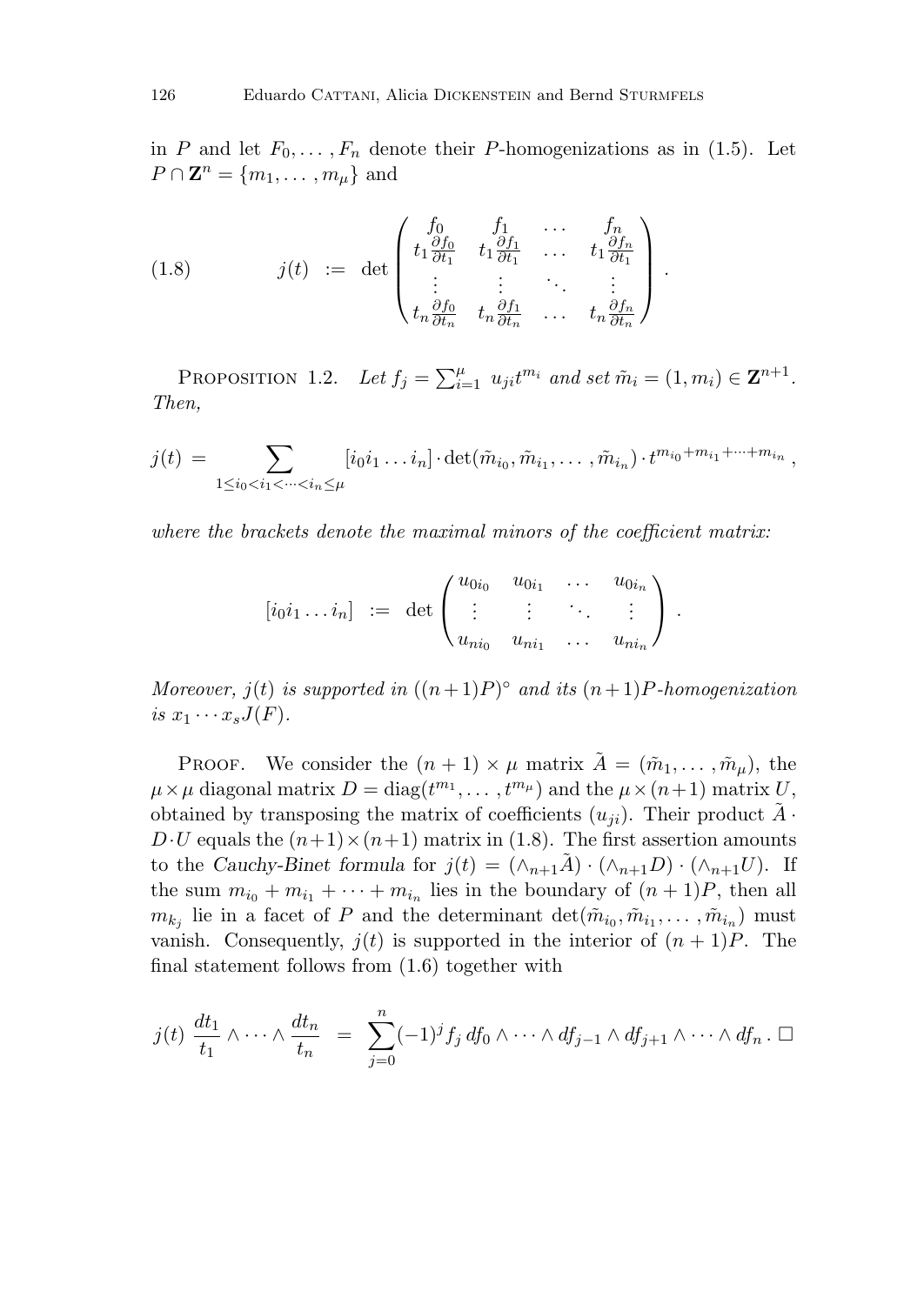We now return to general  $k_0, \ldots, k_n$ . Suppose that  $F_0, \ldots, F_n$  have no common zeroes in *X*. Then  $R_\rho \cong \mathbb{C}$  by (ii) in Proposition 1.1. In [C2] Cox constructs an explicit isomorphism  $\text{Res}_{F}^{X}: R_{\rho} \to \mathbb{C}$  whose value on the toric Jacobian is the positive integer

(1.9) 
$$
\operatorname{Res}_F^X(J(F)) = \left(\prod_{j=0}^n k_j\right) \cdot n! \cdot \operatorname{vol}(P),
$$

where vol( $\cdot$ ) denotes the standard volume in  $\mathbb{R}^n$ . The isomorphism  $\text{Res}_{F}^{X}(\cdot)$  is called the *toric residue*. From (1.9) we conclude that

(1.10) 
$$
J(F)
$$
 defines a non-zero element in  $R_{\rho}$ .

We next present an affine interpretation of the toric residue. Let  $f_i$  be a generic Laurent polynomial with Newton polytope  $k_j P$ . Let  $F_j \in S_{k_j \beta}$ be the  $k_jP$ -homogenization of  $f_j$ . Given a homogeneous polynomial *H* of *critical degree*  $\rho = \kappa \beta - \beta_0$ , the expression

$$
\frac{H\ \Omega}{F_0\cdots F_n}
$$

defines a meromorphic *n*-form on *X*. Its restriction to *T* may be written as

$$
\frac{h}{f_0\cdots f_n}\,\frac{dt_1}{t_1}\wedge\cdots\wedge\frac{dt_n}{t_n}\,,
$$

where *h* is a Laurent polynomial supported in  $(\kappa P)^\circ$ . Our generic choice of  $f_0, \ldots, f_n$  guarantees (cf. [K1,§2]) the following properties for each  $i =$ 0,..., *n*: The finite set  $V_i := \{x \in X : F_i(x) = 0; j \neq i\}$  lies in the torus *T*, hence  $V_i = \{t \in T : f_j(t) = 0; j \neq i\}$ , and the function  $h/f_i$  is regular at the points of *Vi*.

The following result is a consequence of Theorem 0.4 in [CCD]:

PROPOSITION 1.3. For any fixed  $i \in \{0, ..., n\}$ , the toric residue equals

$$
(1.11) \ \text{Res}_{F}^{X}(H) = (-1)^{i} \sum_{\xi \in V_{i}} \text{Res}_{\xi} \left( \frac{h/f_{i}}{f_{0} \cdots f_{i-1} f_{i+1} \cdots f_{n}} \frac{dt_{1}}{t_{1}} \wedge \cdots \wedge \frac{dt_{n}}{t_{n}} \right).
$$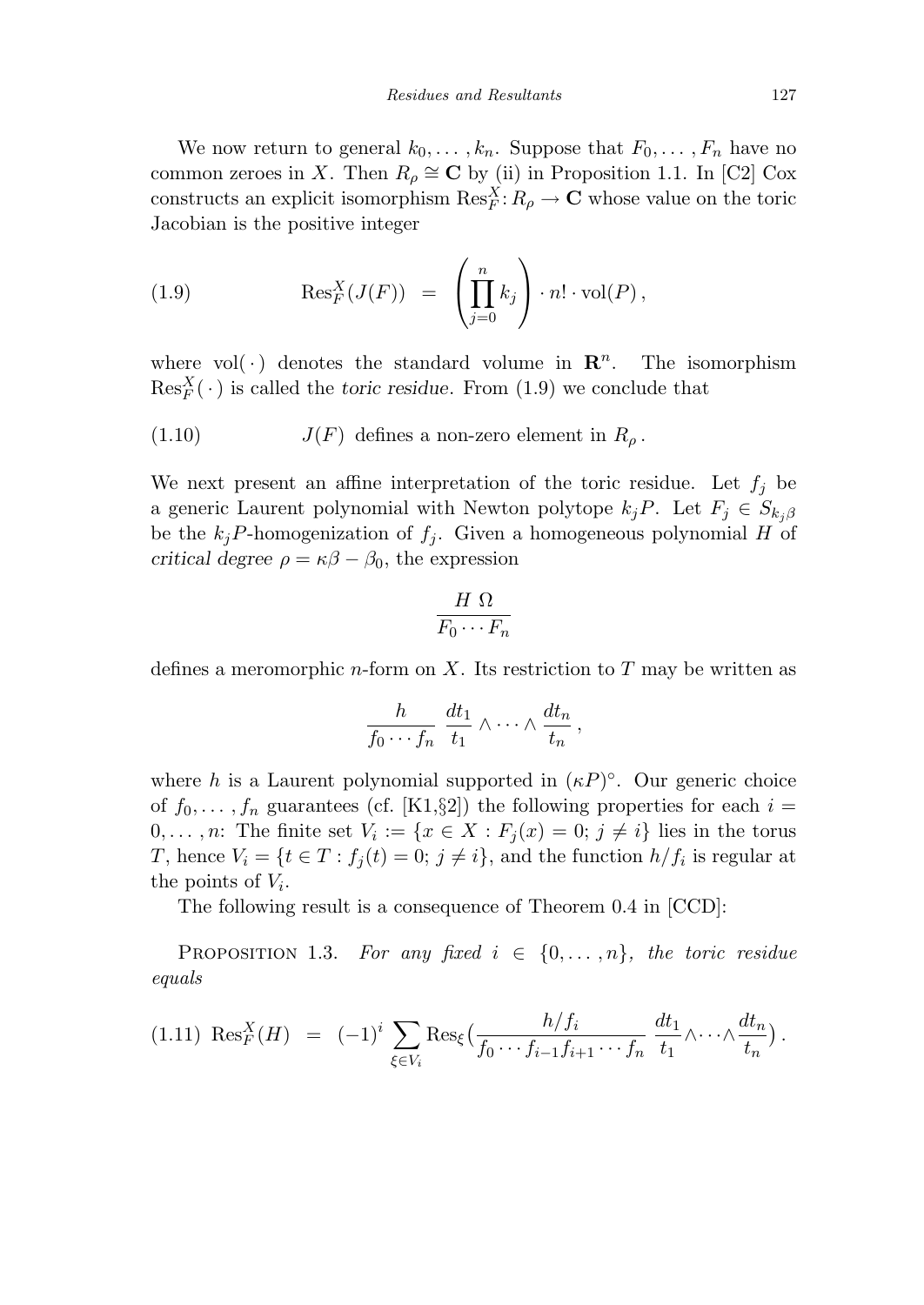Here the right-hand side is a sum of Grothendieck residues ([GH],  $[T]$ ; see also §3) relative to the divisors  ${f_i(t) = 0} \subset T, j \neq i$ .

REMARKS.

i) Even though Theorem 0.4 in [CCD] is only stated for simplicial toric varieties, it is valid for arbitrary complete toric varieties provided *V<sup>i</sup>* lies in *T*, by passing to a desingularization.

ii) Note that while the right side of (1.11) makes sense for every Laurent polynomial *h*, Proposition 1.3 asserts that, if *h* is supported in  $(\kappa P)^\circ$ , then that expression is independent of *i*.

We next consider  $n+1$  polynomials having indeterminate coefficients:

(1.12) 
$$
F_i(u; x) := \sum_{a \in A_{k_i, \beta}} u_{ia} x^a \quad \text{for} \quad i = 0, ..., n,
$$

where  $A_{k_i\beta} := \{a \in \mathbb{N}^s : \deg(x^a) = k_i\beta\}$ . We shall work in the polynomial ring

$$
C := A[x_1, \ldots, x_s] \quad \text{over } A := \mathbf{Q}[u_{ia}; i = 0, \ldots, n; a \in A_{k_i} \,].
$$

We endow the polynomial ring *C* with the  $A_{n-1}(X)$ -grading given by (1.3). For any  $H \in C_\rho$ , the expression (1.11) depends rationally on the coefficients of  $F_0, \ldots, F_n$  and hence defines an element in the field of fractions of A, which we also denote  $\text{Res}_{F}^{X}(H)$ .

As in [GKZ] we define the *resultant* associated with the bundles  $\mathcal{L}^{k_0}, \ldots$ ,  $\mathcal{L}^{k_n}$ . It is an irreducible polynomial  $\mathcal{R}_{\mathcal{L}^{k_0}$  *,...*  $\mathcal{L}^{k_n} \in A$ , uniquely defined up to non-zero rational constant, which vanishes for some specialization of the coefficients if and only if the corresponding sections  $F_0, \ldots, F_n$  have a common zero in *X*. Via the correspondence (1.4) between homogeneous polynomials of degree *kβ* and Laurent polynomials supported in *kP*, the resultant  $\mathcal{R}_{\mathcal{L}^{k_0},\ldots,\mathcal{L}^{k_n}}(u)$  agrees with the *mixed sparse resultant* (see [PSt], [S2]) associated with the support sets  $k_0 P \cap \mathbf{Z}^n, \ldots, k_n P \cap \mathbf{Z}^n$ .

The degree of the resultant is computed as follows. Suppose  $k_0 \geq \cdots \geq$  $k_n$ . Consider the lattice affinely generated by the integral points in  $k_0P$ . It has finite index in **Z***<sup>n</sup>* :

(1.13) 
$$
\ell := [\mathbf{Z}^n : \mathrm{aff}_{\mathbf{Z}}(k_0 P \cap \mathbf{Z}^n)] .
$$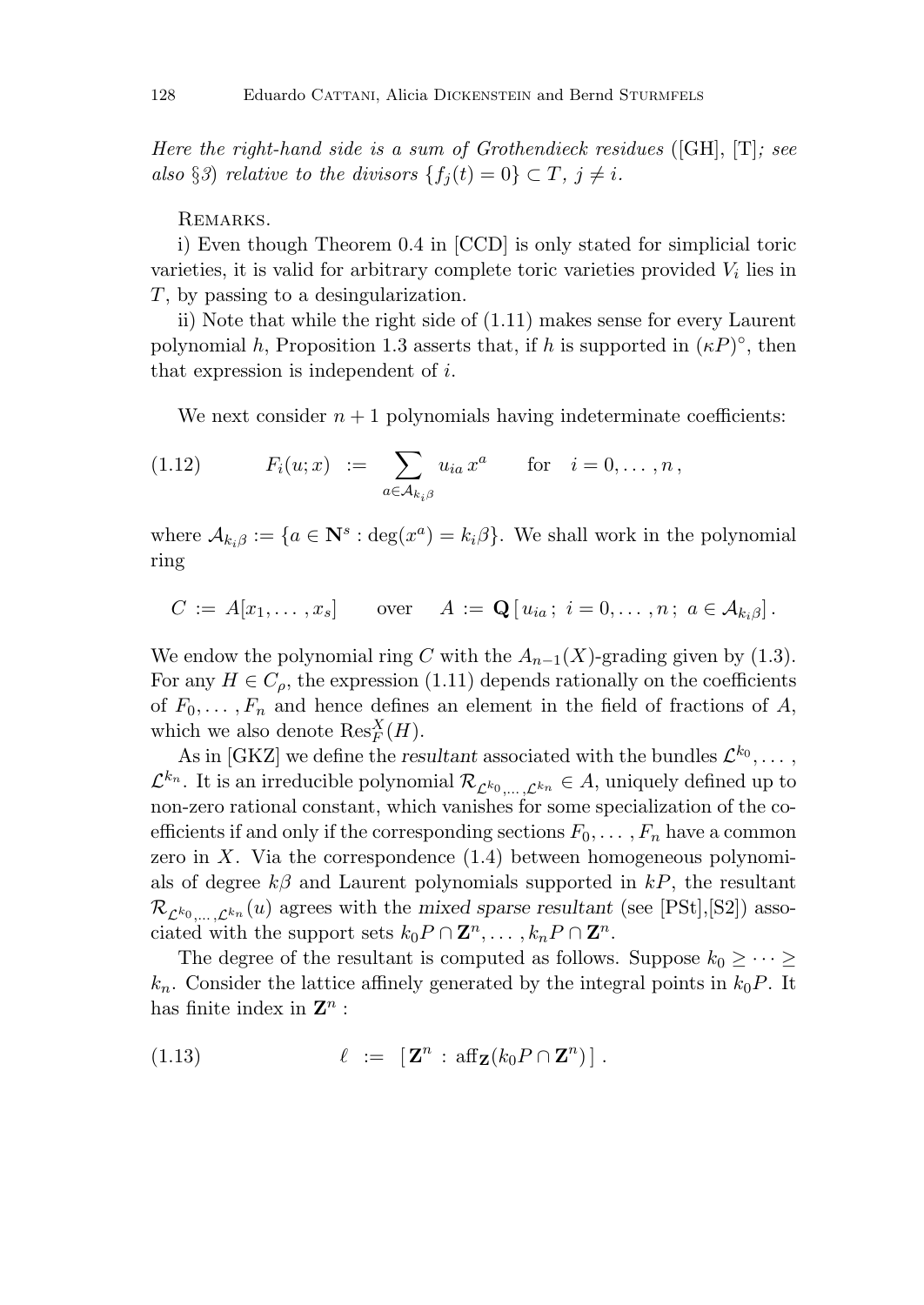Note that  $\ell = 1$  if  $\mathcal{L}^{k_0}$  is very ample. The degree of  $\mathcal{R}_{\mathcal{L}^{k_0},\ldots,\mathcal{L}^{k_n}}(u)$  in the coefficients of the *i*-th form  $F_i$  equals, by [PSt, Corollary 1.4],

(1.14) 
$$
k_0 \cdots k_{i-1} k_{i+1} \cdots k_n \cdot n! \cdot \frac{1}{\ell} \cdot \text{vol}(P).
$$

We now state and prove the main result of this section:

THEOREM 1.4. For any  $H \in C_{\rho}$ , the product  $\mathcal{R}_{\mathcal{L}^{k_0}, \dots, \mathcal{L}^{k_n}}(u) \cdot \text{Res}_F^X(H)$ lies in *A*.

PROOF. As noted above, for values of *u* in a Zariski open set,  $F_0, \ldots$ ,  $F_n$  have no common zeroes in *X* and, for every  $i = 0, \ldots, n$ , the set  $V_i =$  ${x \in X : F_j(x) = 0, j \neq i}$  is finite and contained in *T*. Thus, setting for simplicity  $i = 0$ , we have, as in  $(1.11)$ :

$$
(1.15) \qquad \operatorname{Res}_F^X(H) \ = \ \sum_{\xi \in V_0} \operatorname{Res}_{\xi} \left( \frac{h/f_0}{f_1 \cdots f_n} \, \frac{dt_1}{t_1} \wedge \cdots \wedge \frac{dt_n}{t_n} \right).
$$

We may further assume that the zeroes of  $f_1, \ldots, f_n$  are simple and, therefore, each term in the right hand side of (1.15) may be written as (see [GH, page 650]):

$$
(1.16) \operatorname{Res}_{\xi} \left( \frac{h/f_0}{f_1 \cdots f_n} \frac{dt_1}{t_1} \wedge \cdots \wedge \frac{dt_n}{t_n} \right) = \frac{h(\xi)}{f_0(\xi) \cdot J_{f_1, \dots, f_n}^T(\xi)} = \frac{a_{\xi}(u_1, \dots, u_n)}{f_0(\xi) \cdot b_{\xi}(u_1, \dots, u_n)},
$$

where  $J_{f_1,\dots,f_n}^T = \det(t_j \frac{\partial f_i}{\partial t_j})$  $\frac{\partial f_i}{\partial t_j}$ , the symbol *u<sub>i</sub>* stands for the vector of coefficients of  $f_i$ , and  $a_{\xi}$ ,  $b_{\xi}$  are algebraic functions in these coefficients.

We now sum (1.16) over all points  $\xi$  in  $V_0$ . To get the best possible denominator even if  $\ell > 1$ , we must organize the sum  $(1.15)$  as follows. First, we may assume that *P* contains the origin. Then the affine lattice agrees with the linear lattice,

(1.17) 
$$
\operatorname{aff}_{\mathbf{Z}}(k_0 P \cap \mathbf{Z}^n) = \operatorname{lin}_{\mathbf{Z}}(k_0 P \cap \mathbf{Z}^n),
$$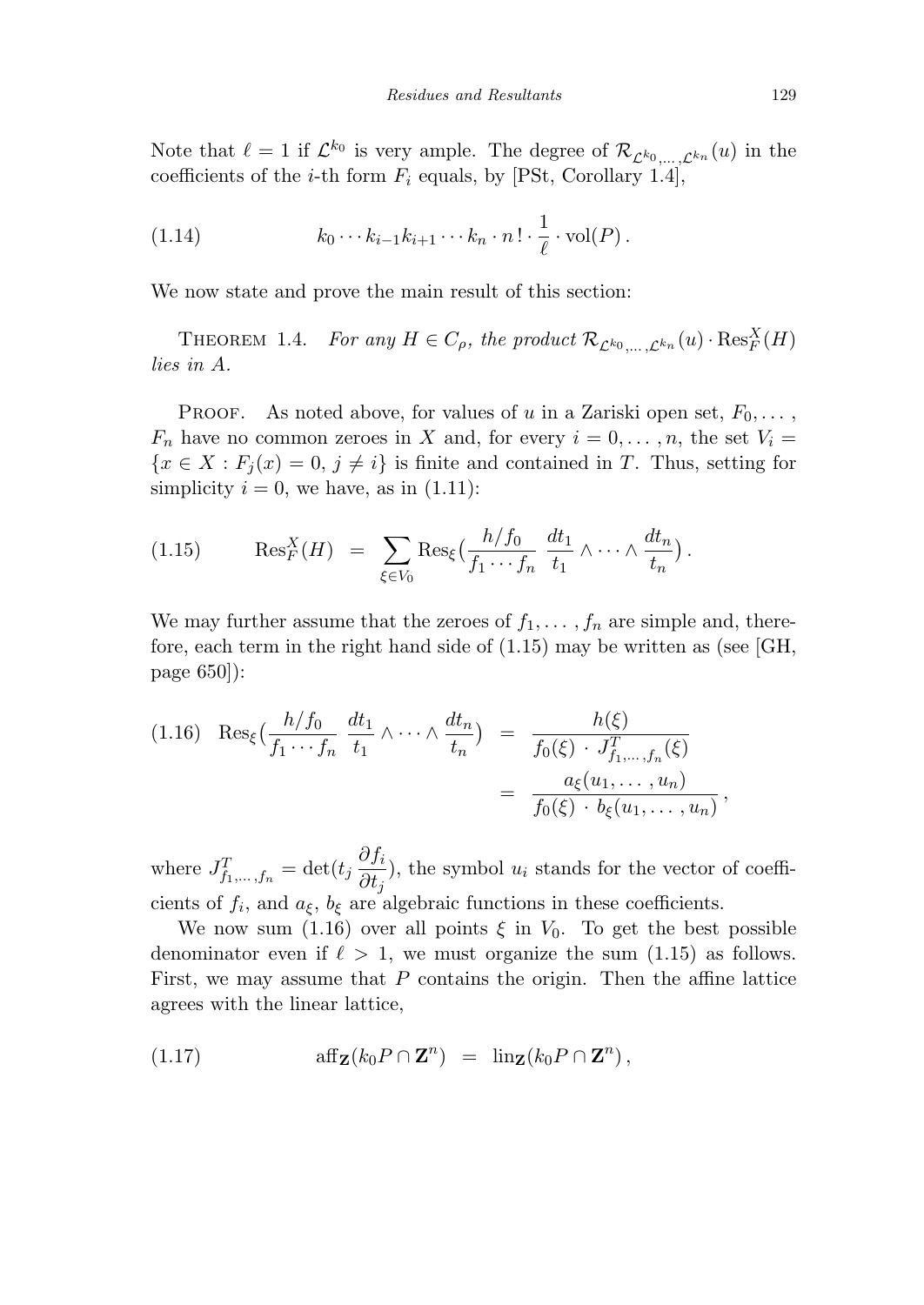and the inclusion of (1.17) in  $\mathbf{Z}^n$  defines a morphism of tori  $\pi: T \to (\mathbf{C}^*)^n$ . The map  $\pi$  is a finite cover of degree  $\ell$ , and the Laurent polynomial  $f_0$  is constant along the fibers of  $\pi$ . Hence, if  $\eta = \pi(\xi)$  for  $\xi \in V_0$ , then we can define  $f_0(\eta) := f_0(\xi)$ . Therefore,

$$
ext{Res}^X_F(H) = \sum_{\eta \in \pi(V_0)} \frac{1}{f_0(\eta)} \sum_{\xi \in \pi^{-1}(\eta)} \frac{a_{\xi}(u_1, \dots, u_n)}{b_{\xi}(u_1, \dots, u_n)}.
$$

This expression depends rationally on  $u_0, u_1, \ldots, u_n$ . This implies

$$
\text{Res}_{F}^{X}(H) = \frac{A(u_0, u_1, \dots, u_n)}{(\prod_{\eta \in \pi(V_0)} f_0(\eta)) \cdot B(u_1, \dots, u_n)}
$$

*,*

*.*

where *A* and *B* are polynomials. It follows from [PSt, Theorem 1.1] that

$$
\prod_{\eta \in \pi(V_0)} f_0(\eta) \;\; = \;\; \mathcal{R}_{\mathcal{L}^{k_0}, \ldots, \mathcal{L}^{k_n}}(u_0, u_1, \ldots \,, u_n) \cdot C(u_1, \ldots \,, u_n)
$$

for some rational function *C*. Therefore, there exist polynomials  $A_0, B_0$ such that

$$
\text{Res}_{F}^{X}(H) = \frac{A_0(u_0, u_1, \dots, u_n)}{\mathcal{R}_{\mathcal{L}^{k_0}, \dots, \mathcal{L}^{k_n}}(u_0, u_1, \dots, u_n) \cdot B_0(u_1, \dots, u_n)}
$$

Replacing the role played by the index 0 by any other index  $i = 1, \ldots, n$ , we deduce that

$$
\text{Res}_F^X(H) = \frac{P(u_0, u_1, \dots, u_n)}{\mathcal{R}_{\mathcal{L}^{k_0}, \dots, \mathcal{L}^{k_n}}(u_0, u_1, \dots, u_n)}
$$

for some polynomial  $P \in A$ .  $\Box$ 

REMARK 1.5. Suppose *P* is the standard simplex in  $\mathbb{R}^n$ . Then  $X \cong$  $\mathbf{P}^n$ ,  $\beta$  is the hyperplane class,  $s = n + 1$ , and  $F_i(x_0, \ldots, x_n)$  is a homogeneous polynomial of degree  $k_j$ . The assumption that  $F_0, \ldots, F_n$  have no common zeroes in  $\mathbf{P}^n$  means that their only common zero in  $\mathbf{C}^{n+1}$  is 0. For any homogeneous polynomial *H* of degree  $\rho = \kappa - (n+1)$ , the toric residue  $\text{Res}_{F}^{\mathbf{P}^{n}}(H)$  associated with the *n*-rational form  $\frac{H}{F_{0}\cdots F_{n}}\Omega$  on  $\mathbf{P}^{n}$ , coincides ([PS], [CCD,  $\S5$ ]) with the Grothendieck residue at the origin of  $\mathbb{C}^{n+1}$  of the  $(n + 1)$ -form  $H$ <sup> $\bar{H}$ </sup>

$$
\frac{H}{F_0\cdots F_n} dx_0 \wedge dx_1 \wedge \cdots \wedge dx_n.
$$

In this situation, it has been observed by Angéniol  $|A|$  that Theorem 1.4 follows from the work of Jouanolou (see, for example, [J1, 3.5]).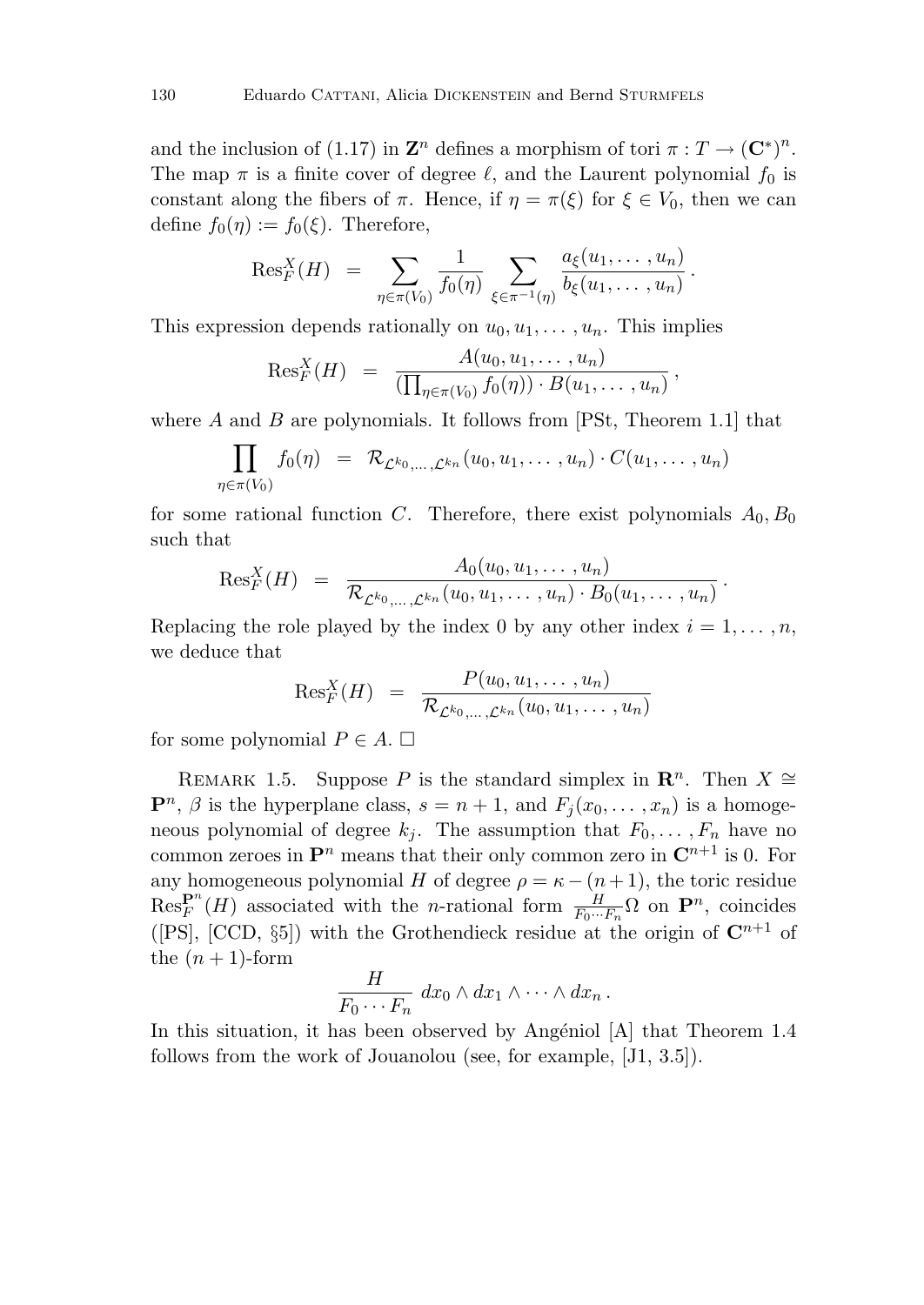### §**2. Jacobian Formulas for the Sparse Resultant**

Let  $F_0, \ldots, F_n$  be generic forms as in (1.12), let A be the polynomial ring on their coefficients, and let  $C = A[x_1, \ldots, x_s]$  be graded by the Chow group  $A_{n-1}(X)$  via (1.3). The given forms together with their toric Jacobian  $J(F)$ define a map of free *A*-modules

(2.1) 
$$
\Phi: C_{\rho-k_0\beta} \times \cdots \times C_{\rho-k_n\beta} \times A \rightarrow C_{\rho},
$$

$$
(\Lambda_0, \ldots, \Lambda_n, \Theta) \mapsto \sum_{i=0}^n \Lambda_i F_i + \Theta J(F).
$$

For any particular choice of complex coefficients  $u = c$  we abbreviate  $F_i^c(x) := F_i(c; x)$ . The resultant  $\mathcal{R} = \mathcal{R}_{\mathcal{L}^{k_0}, \dots, \mathcal{L}^{k_n}} \in A$  considered in Theorem 1.4 satisfies  $\mathcal{R}(c) = 0$  if and only if the forms  $F_0^c, \ldots, F_n^c$  have a common zero in the toric variety *X*. Let

(2.2) 
$$
\Phi_c: S_{\rho-k_0\beta} \times \cdots \times S_{\rho-k_n\beta} \times \mathbf{C} \to S_{\rho}
$$

denote the **C**-linear map derived from (2.1) by substituting *c* for *u*.

PROPOSITION 2.1. The map  $\Phi_c$  is surjective if and only if  $\mathcal{R}(c) \neq 0$ .

PROOF. For the if direction suppose  $\mathcal{R}(c) \neq 0$ . Then  $F_0^c, \ldots, F_n^c$  have no common zeroes in *X*. Proposition 1.1 (ii) together with (1.10) implies the surjectivity of Φ*c*.

For the converse, let  $V$  denote the affine variety in the space of coefficients consisting of all *c* such that the polynomials  $F_0^c, \ldots, F_n^c$  have a common zero in the torus  $(\mathbf{C}^*)^s$ . Fix  $c \in \mathcal{V}$  and let  $p \in (\mathbf{C}^*)^s$  be such a common zero. It follows from (1.7) that  $x_1x_2 \cdots x_s \cdot J(F)$  lies in the ideal generated by  $F_0, \ldots, F_n$  in *S* and hence  $J(F)$  vanishes at *p*. If a monomial  $x^a$  of degree  $\rho$ were in the image of  $\Phi_c$  then  $x^a(p) = 0$  which is impossible. Thus, for  $c \in \mathcal{V}$ ,  $\Phi_c$  is not surjective. We conclude that  $\mathcal V$  is contained in the algebraic variety defined by the vanishing of all maximal minors of  $\Phi_c$ . Since the closure of V is the locus where the resultant  $\mathcal R$  vanishes, the only if-direction follows.  $\Box$ 

For any subset  $J \subseteq \{0, \ldots, n\}$  we set  $k_J := \sum_{i \in J} k_i$ . For  $0 \leq j \leq n+1$ denote

$$
(2.3) \t\t W_j := \bigoplus_{|J|=j} C_{k_J \beta - \beta_0}.
$$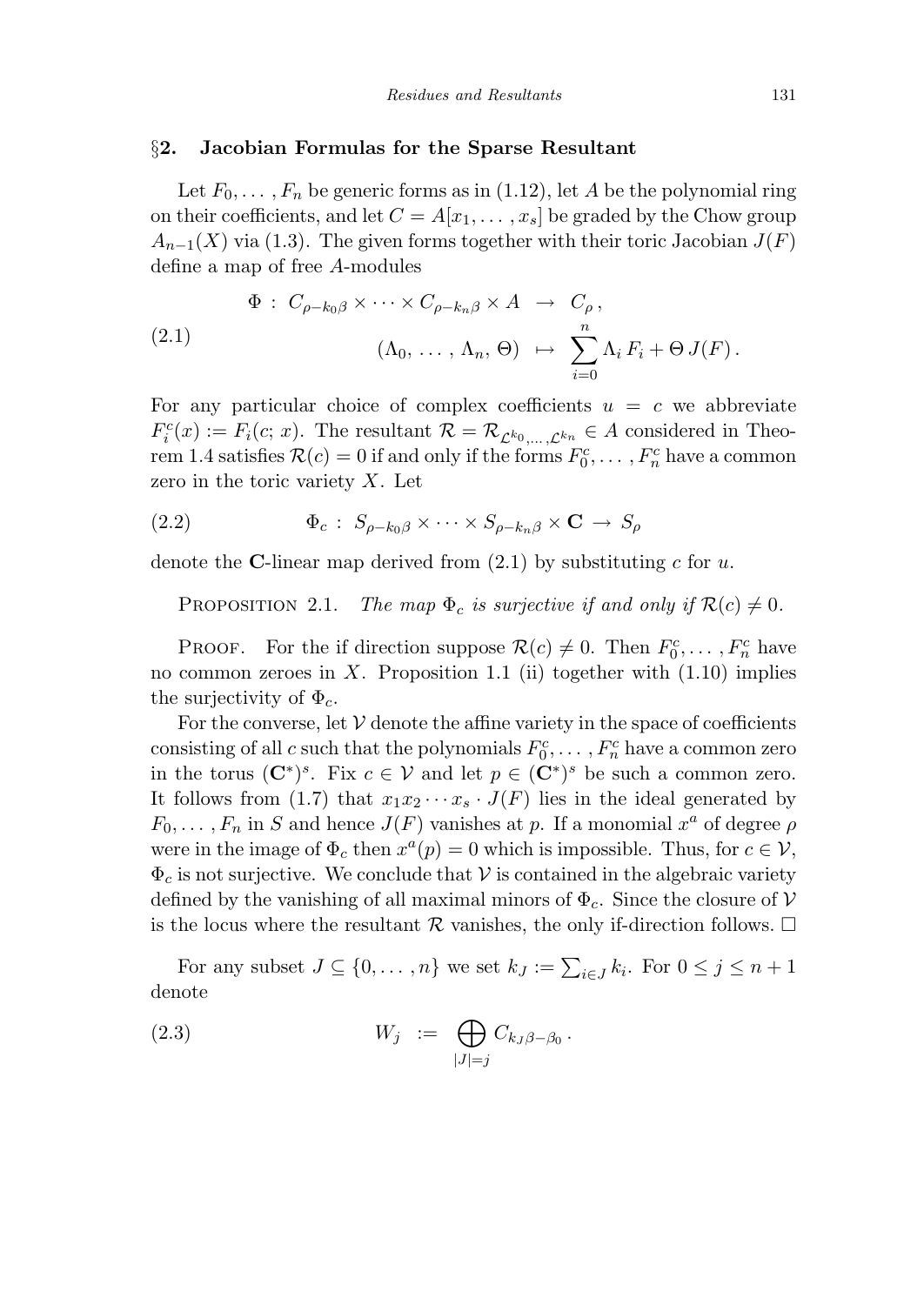From the Koszul complex on  $F_0, \ldots, F_n$  we derive the following complex of free *A*-modules:

$$
(2.4) \t 0 \longrightarrow W_0 \xrightarrow{\varphi_0} W_1 \xrightarrow{\varphi_1} \cdots \xrightarrow{\varphi_{n-1}} W_n \xrightarrow{\varphi_n} W_{n+1} \longrightarrow 0.
$$

This construction is an instance of [GKZ, §3.4.A]. Note that  $W_0 = 0$ ,  $W_{n+1} = C_\rho$ , and  $W_n = C_{\rho - k_0\beta} \times \cdots \times C_{\rho - k_n\beta}$ . Define  $(\varphi_{n-1}, 0) : W_{n-1} \longrightarrow$  $W_n \oplus A$  by adding 0 in the coordinate corresponding to A, and consider the modified complex

$$
(2.5) \quad 0 \longrightarrow W_1 \xrightarrow{\varphi_1} W_2 \xrightarrow{\varphi_2} \cdots \xrightarrow{\varphi_{n-2}} W_{n-1} \xrightarrow{(\varphi_{n-1}, 0)} W_n \oplus A \xrightarrow{\Phi} W_{n+1} \longrightarrow 0.
$$

For any particular choice of coefficients  $u = c$  in (2.5) we get a complex of **C**-vector spaces:

$$
(2.6) \ 0 \longrightarrow \bigoplus_i S_{k_i \beta - \beta_0} \stackrel{\varphi_1^c}{\longrightarrow} \cdots \stackrel{(\varphi_{n-1}^c, 0)}{\longrightarrow} \bigoplus_{|J|=n} S_{k_J \beta - \beta_0} \times \mathbf{C} \stackrel{\Phi_c}{\longrightarrow} S_{\rho} \longrightarrow 0.
$$

Let  $D$  denote the determinant (see [GKZ, Appendix A]) of the complex of *A*-modules (2.5) with respect a fixed choice of monomial bases for the *A*-modules  $W_1, \ldots, W_{n+1}$ . This is an element in the field of fractions of *A*. We shall prove that it is a polynomial in *A*. Suppose  $k_0 \geq \cdots \geq k_n$  and let  $\ell$  be the lattice index defined in  $(1.13)$ .

THEOREM 2.2.

- (i) The complex (2.6) is exact if and only if  $\mathcal{R}(c) \neq 0$ .
- (ii) The determinant  $D$  of the complex  $(2.5)$  equals the greatest common divisor of all (not identically zero) maximal minors of a matrix representing the *A*-module map Φ.
- (iii) The determinant D equals  $\mathcal{R}^{\ell}$ .
- (iv) If  $\mathcal{L}^{k_0}$  is very ample then the resultant R may be computed as the greatest common divisor of all maximal minors of any matrix representing Φ.

PROOF. We first prove the if-direction in part (i). Let  $\beta$  be an ample divisor and  $F_0^c, \ldots, F_n^c$  homogeneous polynomials of respective degrees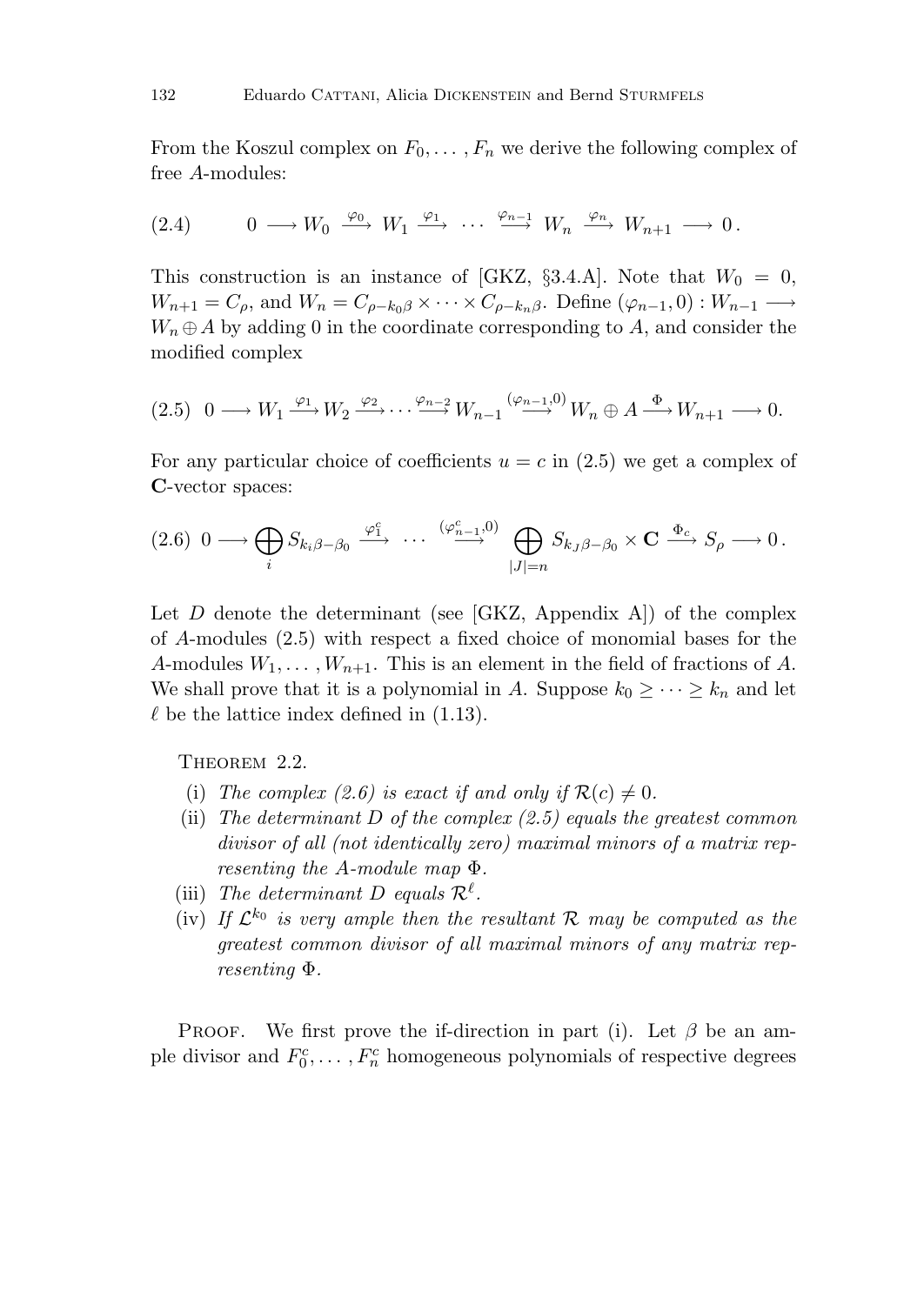$k_i\beta$  without common zeroes in *X*, i.e. such that  $\mathcal{R}(c) \neq 0$ . By Proposition 1.1 (i),  $F_0^c, \ldots, F_n^c$  is a regular sequence in  $S_{\ast\beta}$  and in  $\omega_{S_{\ast\beta}}$ ; consequently, the corresponding Koszul complex is acyclic [BH, page 49]. Setting  $I = \langle F_0^c, \dots, F_n^c \rangle$  this implies that

$$
(2.7) \quad 0 \longrightarrow \bigoplus_{i} S_{k_i \beta - \beta_0} \xrightarrow{\varphi_1^c} \cdots \xrightarrow{\varphi_{n-1}^c} \bigoplus_{|J|=n} S_{k_J \beta - \beta_0} \xrightarrow{\varphi_n^c} S_{\rho} \longrightarrow S_{\rho}/I_{\rho} \longrightarrow 0
$$

is an exact sequence of **C**-vector spaces. Proposition 2.1 implies that  $\Phi_c$  is surjective. Also, by (1.10),  $\Phi_c(\lambda_1, \ldots, \lambda_n, \theta) = \sum_i \lambda_i F_i + \theta J(F) = 0$  implies  $\theta = 0$ . These two facts imply that (2.6) is exact. For the converse of (i) suppose  $\mathcal{R}(c) = 0$ . Then the map  $\Phi_c$  is not surjective by Proposition 2.1, and hence (2.6) is not exact.

We next prove part (ii). We claim that  $F_0, \ldots, F_n$  is a homogeneous regular sequence in the graded Cohen-Macaulay ring  $C_{*\beta} := \bigoplus_{k=0}^{\infty} C_{k\beta}$ . We extend scalars and consider  $C_{\ast\beta} \otimes_{\mathbf{Q}} \mathbf{C}$  instead. Let *N* be the total number of terms in  $F_0, \ldots, F_n$ . The spectrum of  $C_{\ast \beta} \otimes_{\mathbf{Q}} \mathbf{C}$  equals affine space  $\mathbb{C}^N$  times the  $(n+1)$ -dimensional affine toric variety  $\mathcal{X}_{\beta} := \text{Spec}(S_{*\beta})$ . Let *V* denote the algebraic set defined by  $F_0, \ldots, F_n$  in  $\mathbb{C}^N \times \mathcal{X}_\beta$ .

We shall prove that  $V$  has codimension  $n + 1$ , by describing the two irreducible components of V. Let O be the origin in  $\mathcal{X}_{\beta}$  and M its maximal ideal. Hence M is spanned by all non-constant monomials in  $S_{\ast\beta}$ . For any  $i \in \{0, \ldots, n\}$ , the *x*-monomials appearing in  $F_i$  all lie in  $\mathcal{M}^{k_i}$ , and their radical equals M. In other words,  $F_i(p) \neq 0$  for all  $p \in \mathcal{X}_{\beta} \setminus \{O\}$ . Consider the projection from  $\mathbb{C}^N \times \mathcal{X}_\beta$  onto its second factor and let  $\pi$  denote its restriction to V. For  $p \in \mathcal{X}_{\beta} \setminus \{O\}$ , the fiber  $\pi^{-1}(p)$  is a linear subspace of codimension  $n + 1$  in  $\mathbb{C}^N \times \{p\}$ . The fiber  $\pi^{-1}(O)$  equals  $\mathbb{C}^N \times O$ , which has codimension  $n+1$  in  $\mathbb{C}^N \times \mathcal{X}_\beta$ . We have shown that  $\text{codim}(\mathcal{V}) = n+1$ , as desired.

Since  $C_{\ast\beta}\otimes_{\mathbf{Q}}\mathbf{C}$  is graded and Cohen-Macaulay, we may conclude that  $F_0, \ldots, F_n$  is a regular sequence. The Koszul complex on  $F_0, \ldots, F_n$  is exact, and therefore (2.4) and (2.5) are exact sequences of *A*-modules except at  $W_{n+1}$ . By Theorem 34 in [GKZ, Appendix A], the determinant *D* equals the greatest common divisor of all maximal minors of Φ.

Part (iv) of Theorem 2.2 follows directly from (ii) and (iii) and the observation that  $\ell = 1$  if  $\mathcal{L}^{k_0}$  is very ample. It remains to prove part (iii). Part (i) implies that  $D(c) = 0$  if and only if  $\mathcal{R}(c) = 0$ . We also deduce from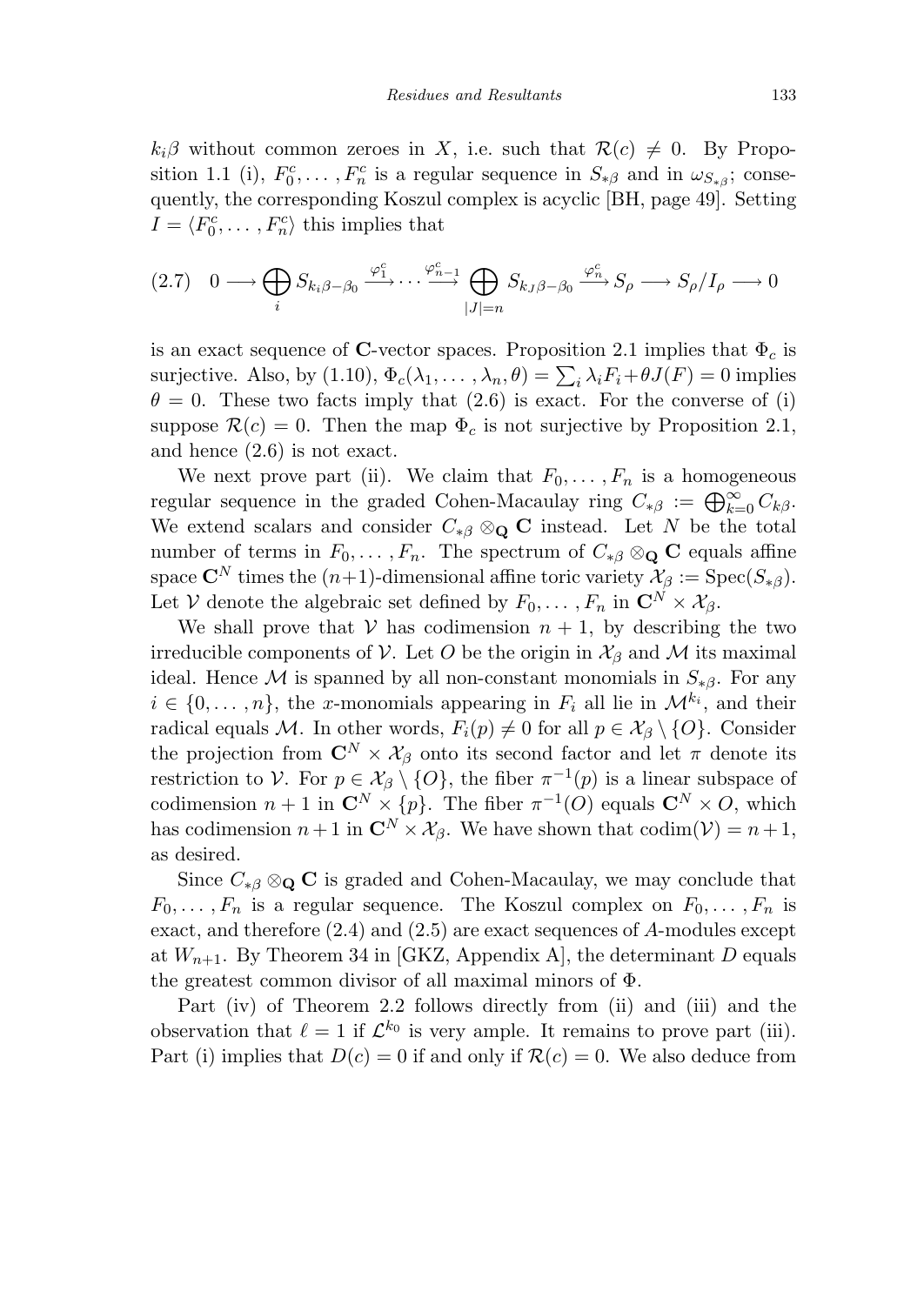the irreducibility of the resultant that  $D$  is a power of  $R$ . In order to prove  $D = \mathcal{R}^{\ell}$ , we must show that the total degree of *D* equals

(2.8) 
$$
\ell \cdot \deg(\mathcal{R}) = \left( \sum_{i=0}^n k_0 \cdots k_{i-1} k_{i+1} \cdots k_n \right) \cdot n! \cdot \text{vol}(P).
$$

Let us consider the *Erhart polynomial* for the interior of *P*:

$$
p(j) := |(jP)^{\circ} \cap \mathbf{Z}^{n}| = \text{vol}(P) \cdot j^{n} + \sum_{i=0}^{n-1} a_{i} j^{i}.
$$

The rank of the free A-module  $W_j$  equals  $\sum_{|J|=j} p(k_J)$ . Taking into account the fact that any non-zero maximal minor of  $\Phi$  has to involve the last column and  $\deg(J(F)) = n + 1$  in the coefficients of  $F_0, \ldots, F_n$ , we deduce from Theorem 14 in Appendix A in [GKZ] that

(2.9) 
$$
\deg(D) = \sum_{j=0}^{n+1} (-1)^{n+1-j} \cdot j \cdot \left(\sum_{|J|=j} p(k_J)\right)
$$

$$
= \text{vol}(P) \cdot \underbrace{\left(\sum_{j=0}^{n+1} (-1)^{n+1-j} \cdot j \cdot \sum_{|J|=j} k_J^n\right)}_{\gamma_n} + \sum_{i=0}^{n-1} a_i \cdot \underbrace{\left(\sum_{j=0}^{n+1} (-1)^{n+1-j} \cdot j \cdot \sum_{|J|=j} k_J^i\right)}_{\gamma_i}.
$$

To prove the equality of (2.8) and (2.9), it suffices to show the combinatorial identities:

(2.10) 
$$
\gamma_n = n! \cdot (\sum_{j=0}^{n+1} \prod_{\nu \neq j} k_{\nu}) \text{ and } \gamma_i = 0 \text{ for } 0 \leq i \leq n-1.
$$

Following a suggestion made to us by Richard Stanley, we prove a more general identity: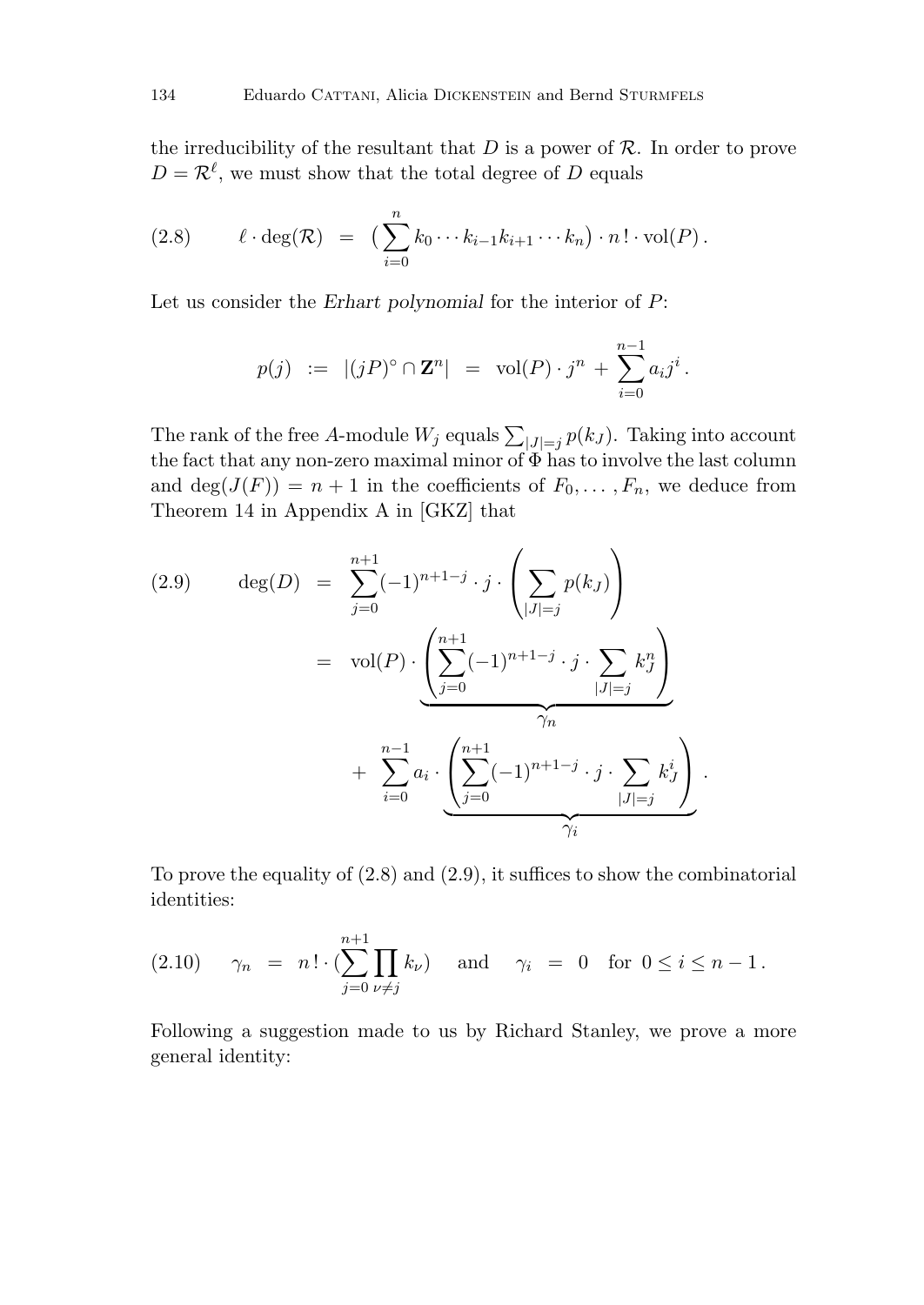LEMMA 2.3. Let  $u_{i,j}$  be indeterminates indexed by  $i = 0, \ldots, n$  and  $j = 0, \ldots, r$ . Then

$$
\sum_{I \subseteq \{0,1,\ldots,n\}} (-1)^{|I|} \prod_{j=0}^r \left( \sum_{i \in I} u_{i,j} \right) = (-1)^{n+1} \sum_{\phi:\{0,\ldots,r\} \to \{0,\ldots,n\} \atop \text{surjective}} \prod_{j=0}^r u_{\phi(j),j}.
$$

PROOF. The terms in the expansion of the left side correspond to maps from  $\{0,\ldots,r\}$  to subsets *I* of  $\{0,\ldots,n\}$ . Any term which appears at least twice gets cancelled. What remains are the terms corresponding to surjective maps from  $\{0, \ldots, r\}$  to the full set  $I = \{0, \ldots, n\}$ .

We are interested in the special case  $u_{i,0} = 1$  for  $0 \leq i \leq n$  and  $u_{i,j} = k_i$ for  $0 \le i \le n$  and  $1 \le j \le r$ . Under this specialization, Lemma 2.3 implies  $(2.10)$  and hence part (iii). This completes the proof of Theorem 2.2.  $\Box$ 

Theorem 2.2 expresses the  $\ell$ -th power of the resultant as an alternating product of determinants. Of particular interest are those cases when one determinant is involved. Such formulas are called *Sylvester-type*. They have been studied systematically by Weyman and Zelevinsky [WZ] in the case when *X* is a product of projective spaces.

COROLLARY 2.4. Suppose that  $(n-1)P$  has no interior lattice points and either

- (a)  $k_0 = \cdots = k_n = 1$ , or
- (b) *nP* has no interior lattice points and  $k_0 + \cdots + k_n = n + 2$ , or
- (c)  $n = 2$  and *P* is a primitive triangle and  $k_0, k_1, k_2 \leq 2$ . Then, the matrix of  $\Phi$  is square and  $\mathcal{R}^{\ell} = \det(\Phi)$ .

Let us discuss the formulas in Corollary 2.4 for the case of toric surfaces  $(n = 2)$ . Suppose  $k_0 = k_1 = k_2 = 1$  and the polygon P has no interior lattice points. Then the matrix of  $\Phi$  is square and  $\mathcal{R} = det(\Phi)$ . A lattice polygon *P* has no interior lattice points if and only if  $(X, \beta)$  is either the Veronese surface in **P**<sup>5</sup> or any rational normal scroll (Hirzebruch surface). In the former case we recover Sylvester's formula for the resultant of three ternary quadrics [GKZ, §3.4.D]. In the latter case we get a new formula of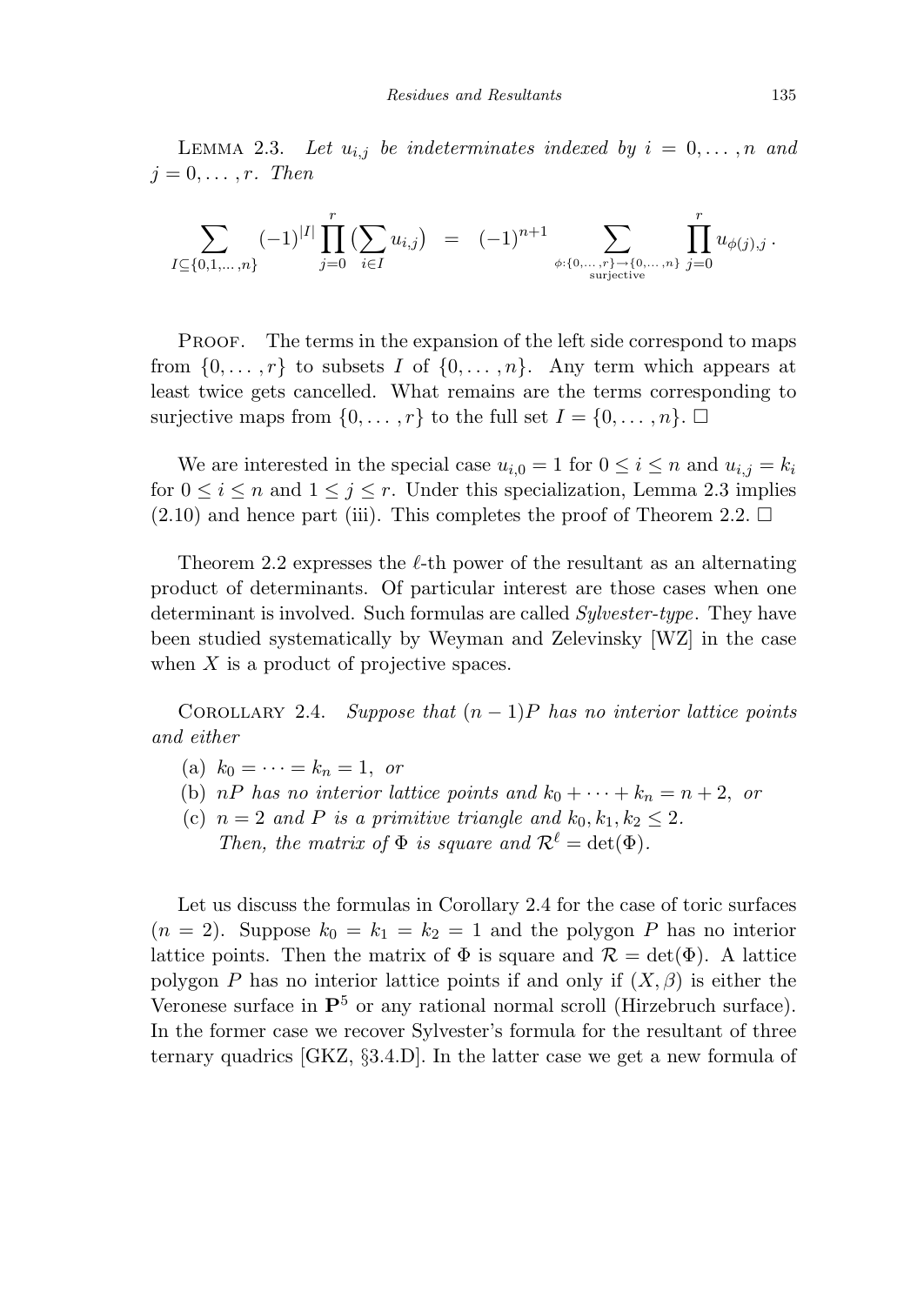Sylvester type for the Chow form of any rational normal scroll. Here is an explicit example.

Example 2.5 (The Chow form of a Hirzebruch surface). Consider the quadrangle

$$
P = \left\{ (m_1, m_2) \in \mathbf{R}^2 : \begin{pmatrix} 0 & 1 \\ 1 & 2 \\ 0 & -1 \\ -1 & 0 \end{pmatrix} \begin{pmatrix} m_1 \\ m_2 \end{pmatrix} \le \begin{pmatrix} 1 \\ 3 \\ 0 \\ 0 \end{pmatrix} \right\}.
$$

The corresponding toric surface is the rational normal scroll  $S_{1,3}$ ; cf. [Ha, Example 8.17]. Let  $\beta$  be the divisor on  $S_{1,3}$  defined by *P*. Consider three generic elements of  $K[x_1, \ldots, x_4]_{\beta}$ :

$$
F_0 = a_1x_1x_2^3 + a_2x_1x_2^2x_4 + a_3x_1x_2x_4^2 + a_4x_1x_4^3 + a_5x_2x_3 + a_6x_3x_4,
$$
  
(2.11) 
$$
F_1 = b_1x_1x_2^3 + b_2x_1x_2^2x_4 + b_3x_1x_2x_4^2 + b_4x_1x_4^3 + b_5x_2x_3 + b_6x_3x_4,
$$

$$
F_2 = c_1x_1x_2^3 + c_2x_1x_2^2x_4 + c_3x_1x_2x_4^2 + c_4x_1x_4^3 + c_5x_2x_3 + c_6x_3x_4.
$$

The quadrangle 3*P* has 10 interior lattice points, corresponding to the 10 monomials of critical degree. The map  $\Phi$  in (2.1) is given by the following  $10 \times 10$ -matrix:

|                                         | $x_2^2$          | $x_2x_4$       | $x_4^2$          | $x_2^2$        | $x_2x_4$       | $x_4^2$          | $x_2^2$        | $x_2x_4$       | $x_4^2$        |                                       |
|-----------------------------------------|------------------|----------------|------------------|----------------|----------------|------------------|----------------|----------------|----------------|---------------------------------------|
| $x_1x_2^5$                              | $a_1$            | $\overline{0}$ | $\mathbf{0}$     | b <sub>1</sub> | $\overline{0}$ | $\boldsymbol{0}$ | $c_1$          | $\overline{0}$ | $\overline{0}$ | 125                                   |
| $x_1x_2^4x_4$                           | a <sub>2</sub>   | $a_1$          | $\boldsymbol{0}$ | b <sub>2</sub> | b <sub>1</sub> | $\mathbf{0}$     | $c_2$          | $c_1$          | $\overline{0}$ | 126<br>$+2[135]$                      |
| $x_1x_2^{\bar{3}}x_4^2$                 | $a_3$            | $a_2$          | $a_1$            | $b_3$          | b <sub>2</sub> | $b_1$            | $c_3$          | c <sub>2</sub> | c <sub>1</sub> | 2[136]<br>$[235]$<br>$+3[145]$<br>$+$ |
| $\Omega$<br>$\Omega$<br>$x_1x_2^2x_4^3$ | $a_4$            | $a_3$          | $a_2$            | $b_4$          | $b_3$          | $b_2$            | $c_4$          | $c_3$          | $c_2$          | 2[245]<br>[236]<br>$+3[146]$<br>$\pm$ |
| $x_1x_2x_4^4$                           | $\overline{0}$   | $a_4$          | $a_3$            | 0              | $b_4$          | $b_3$            | 0              | $c_4$          | $c_3$          | [345]<br>$+2[246]$                    |
| $x_1x_4^5$                              | $\boldsymbol{0}$ | $\overline{0}$ | $a_4$            | 0              | $\mathbf{0}$   | $b_4$            | 0              | $\mathbf{0}$   | $c_4$          | [346]                                 |
| $x_2^3x_3$                              | $a_5$            | $\overline{0}$ | $\mathbf{0}$     | $b_5$          | $\overline{0}$ | $\mathbf{0}$     | $c_5$          | $\mathbf{0}$   | $\mathbf{0}$   | $-[156]$                              |
| $x_2^2 x_3 x_4$                         | $a_6$            | $a_5$          | $\mathbf{0}$     | $b_6$          | $b_5$          | $\overline{0}$   | $c_6$          | $c_5$          | 0              | $-[256]$                              |
| $\Omega$<br>$x_2x_3x_4^2$               | $\overline{0}$   | $a_6$          | $a_5$            | 0              | $b_6$          | $b_5$            | $\overline{0}$ | $c_6$          | $c_5$          | $-[356]$                              |
| $x_3x_4^3$                              | $\mathbf{0}$     | $\mathbf{0}$   | $a_6$            | $\mathbf 0$    | $\mathbf{0}$   | $b_6$            | $\mathbf{0}$   | $\mathbf{0}$   | $c_6$          | $-[456]$                              |

*.*

The border column lists the monomials of critical degree. The border row gives the multipliers of  $F_0, F_1, F_2$  and  $J(F)$ . For the coefficients of the Jacobian  $J(F)$  we use the abbreviation

$$
[i j k] := \det \begin{pmatrix} a_i & a_j & a_k \\ b_i & b_j & b_k \\ c_i & c_j & c_k \end{pmatrix} \quad \text{for } 1 \leq i < j < k \leq 6 \, .
$$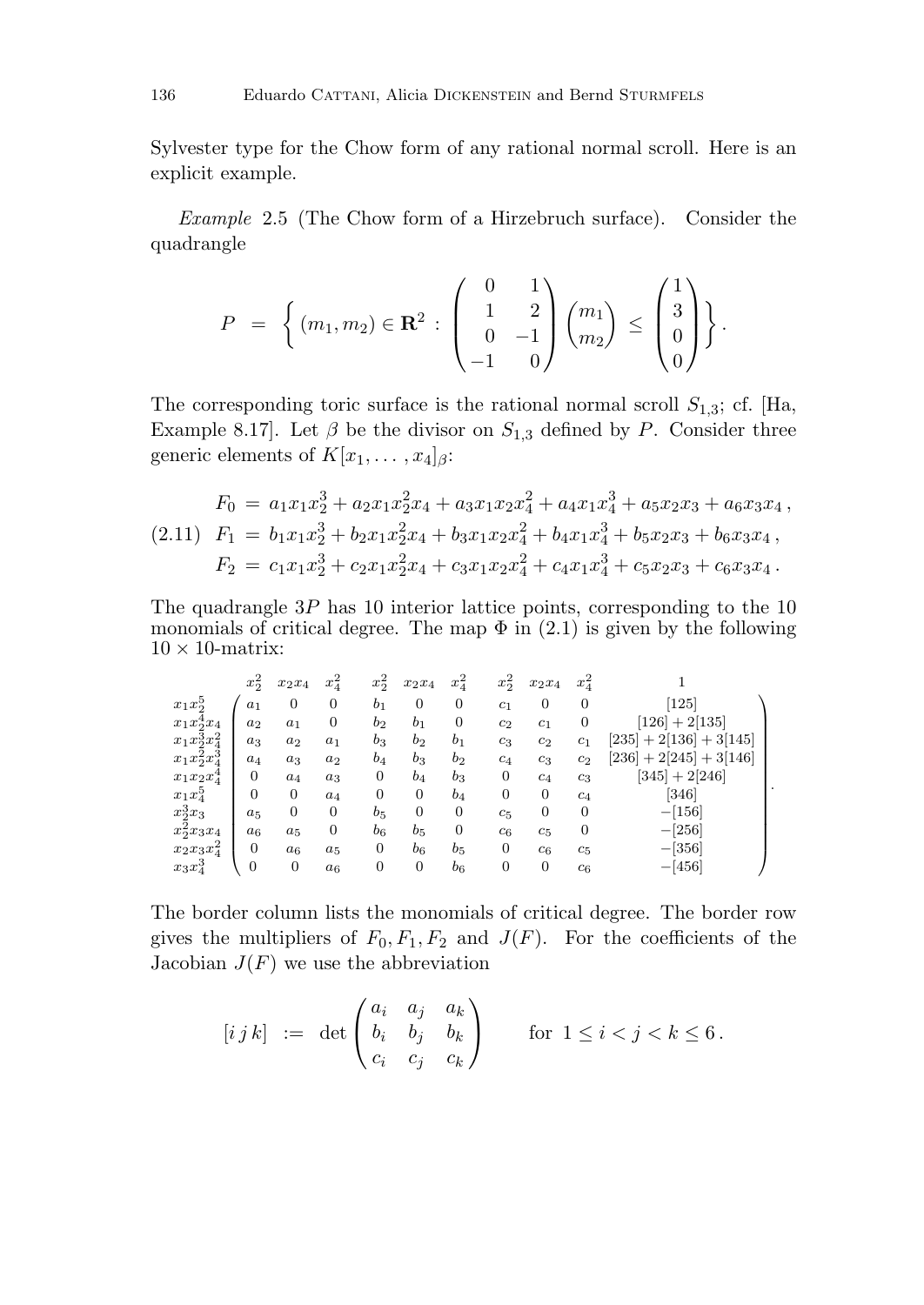The determinant of the above  $10 \times 10$ -matrix equals the sparse unmixed resultant of  $(2.11)$ , i.e., the Chow form of  $S_{1,3}$  relative to the given embedding into  $P^5$ , by Corollary 2.4.  $\Box$ 

We close this section with an alternative proof of Theorem 1.4, based on Theorem 2.2.

Alternative Proof of Theorem 1.4. We assume for simplicity that  $\ell = 1$ . The case  $\ell > 1$  can be dealt with by showing that the matrix of  $\Phi$  has a block decomposition. We must show that  $\mathcal{R} \cdot \text{Res}_{F}^X(H)$  lies in *A* for any  $H \in C_{\rho}$ . Let  $\mathcal{U}'$  be the intersection of  $\mathcal{U}$  with the Zariski open set where all (non identically zero) maximal minors of  $\Phi$  do not vanish. For  $u \in \mathcal{U}'$ , the **C**-linear map  $\Phi_u$  is surjective and we can write

$$
H(x) = \sum_{i=0}^{n} \lambda_i(u; x) F_i(u; x) + \theta(u) J(F^u),
$$

where  $\theta$  depends rationally on *u*. By (1.9) we have

$$
\mathrm{Res}^X_{F^u}(H) = \gamma \cdot \theta(u) ,
$$

where  $\gamma$  is a rational constant independent of *H* and  $F_0, \ldots, F_n$ . This implies that every maximal minor of  $\Phi$  which is not identically zero must involve the last column and that  $\theta(u)$  is unique. Thus, it follows from Cramer's rule that  $\operatorname{Res}_{F}^X(H)$  may be written as a rational function with denominator *M* for all non-identically zero maximal minors *M*. Consequently it may also be written as a rational function with denominator  $\mathcal{R}$ .  $\Box$ 

### §**3. Residues and Resultants in the Torus**

In this section we apply the results of §1 to study the global residue associated with *n* Laurent polynomials in *n* variables. Let  $\Delta_1, \ldots, \Delta_n$  be integral polytopes in  $\mathbb{R}^n$ . We form the Minkowski sum  $\Delta := \Delta_1 + \cdots + \Delta_n$ and we consider its irredundant presentation

$$
(3.1) \qquad \Delta = \{ m \in \mathbf{R}^n : \langle m, \eta_i \rangle + a_i \geq 0; i = 1, \dots, s \},
$$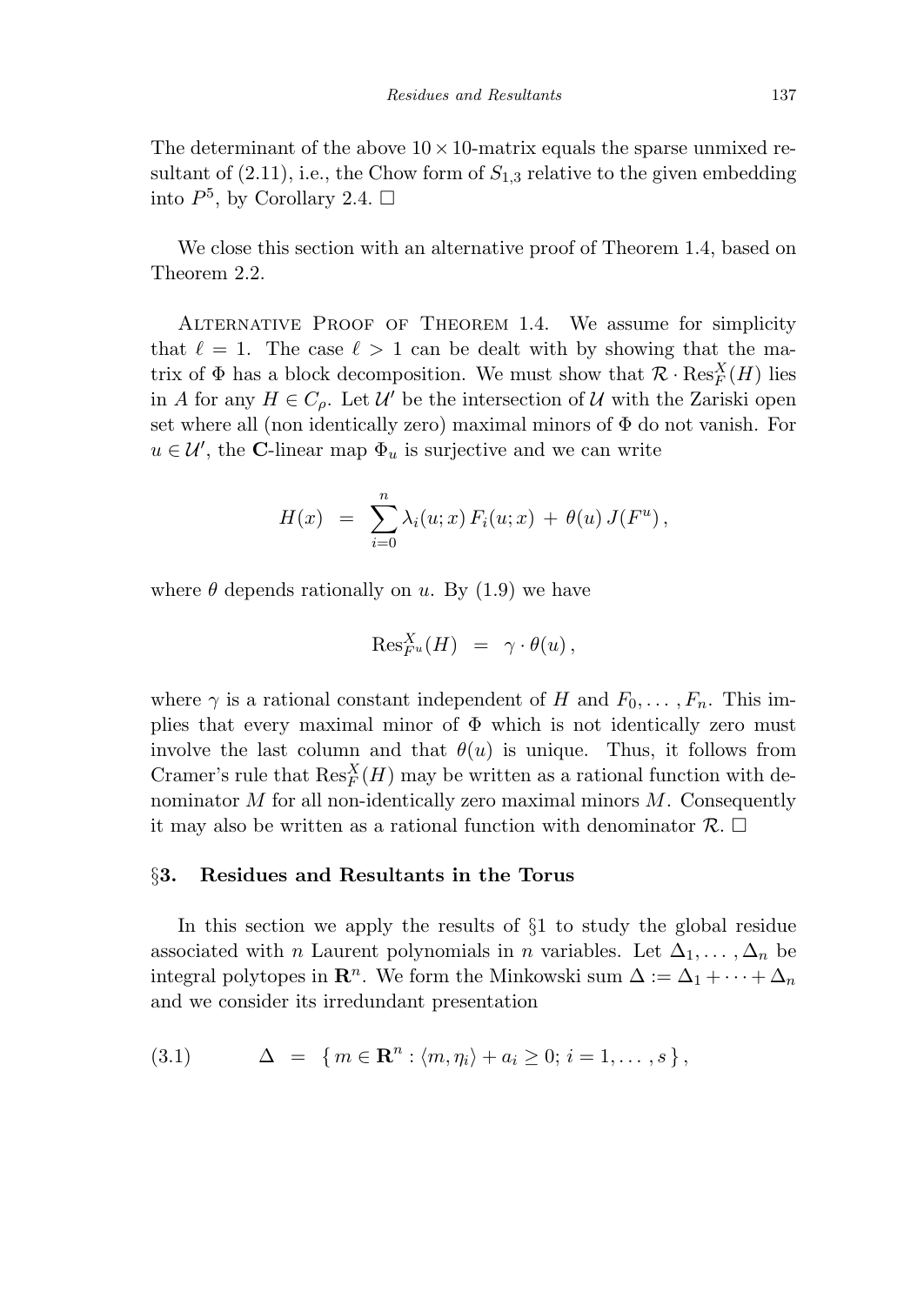where, as in  $(1.1)$ , the  $\eta_i$  are the first integral vectors in the inner normals to the facets of  $\Delta$ . Writing  $a_i^j = -\min_{m \in \Delta_j} \langle m, \eta_i \rangle$ , we get a (generally redundant) inequality presentation

$$
\Delta_j = \{ m \in \mathbf{R}^n : \langle m, \eta_i \rangle + a_i^j \geq 0; i = 1, \dots, s \} \text{ for all } j = 1, \dots, n.
$$

The facet normal  $\eta_i$  of  $\Delta$  supports a (generally lower-dimensional) face of  $\Delta$ <sub>j</sub>:

(3.2) 
$$
\Delta_j^{\eta_i} := \{ m \in \Delta_j : \langle m, \eta_i \rangle = -a_i^j \}.
$$

Consider Laurent polynomials with indetermined coefficients and Newton polytopes  $\Delta_i$ ,

(3.3) 
$$
f_j = \sum_{m \in \Delta_j \cap \mathbf{Z}^n} u_{jm} \cdot t^m,
$$

and introduce the polynomial ring on their coefficients:

$$
A' := \mathbf{Q}[u_{jm}; j = 1 \dots, n; m \in \Delta_j \cap \mathbf{Z}^n].
$$

The leading form of  $f_j$  in the direction  $\eta_i$  equals

(3.4) 
$$
f_j^{\eta_i} := \sum_{m \in \Delta_j^{\eta_i}} u_{jm} \cdot t^m.
$$

Since  $\Delta^{\eta_i} = \Delta_1^{\eta_i} + \cdots + \Delta_n^{\eta_i}$  is a facet of  $\Delta$ , we may regard  $f_1^{\eta_i}, \ldots, f_n^{\eta_i}$  as a system of *n* polynomial functions on an  $(n-1)$ -dimensional torus. We define R*η*<sup>i</sup> to be their resultant *relative to the ambient lattice* **Z***n*. More precisely, consider the sparse resultant  $\mathcal{R}_{\Delta_1^{\eta_i},\ldots,\Delta_n^{\eta_i}}$  for the support sets  $\Delta_1^{\eta_i}\cap$  $\mathbf{Z}^n, \ldots, \Delta_n^{\eta_i} \cap \mathbf{Z}^n$ . This is the unique (up to non-zero rational multiple) irreducible polynomial in *A*<sup> $\prime$ </sup> which vanishes whenever  $f_1^{\eta_i}, \ldots, f_n^{\eta_i}$  have a common zero in  $(\mathbf{C}^*)^n$ . Let  $L_j^{\eta_i} := \text{aff}_{\mathbf{Z}}(\Delta_j^{\eta_i} \cap \mathbf{Z}^n)$  be the affine lattice spanned by the integral points in  $\Delta_j^{\eta_i}$ , and let  $L^{\eta_i} = \text{aff}_{\mathbf{R}}(\Delta^{\eta_i}) \cap \mathbf{Z}^n$  be the restriction of  $\mathbf{Z}^n$  to the *i*-th facet hyperplane of  $\Delta$ . The index  $\ell_i := [L^{\eta_i} :$  $L_1^{\eta_i} + \cdots + L_n^{\eta_i}$  is finite. We define the *i*-th *facet resultant* to be

(3.5) 
$$
\mathcal{R}^{\eta_i} := \left( \mathcal{R}_{\Delta_1^{\eta_i}, \dots, \Delta_n^{\eta_i}} \right)^{\ell_i} \quad \text{for} \quad i = 1, \dots, s.
$$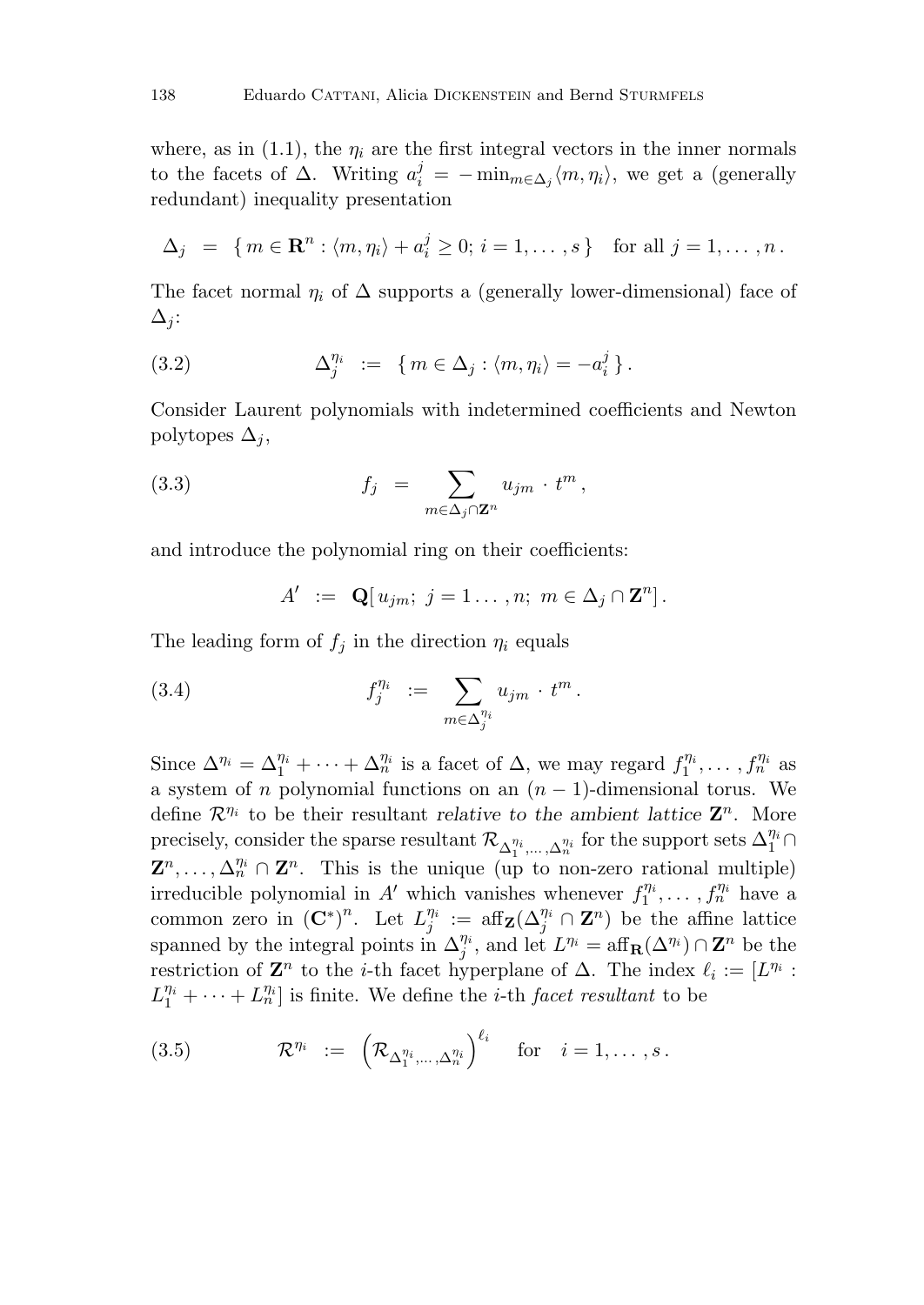We now specialize the coefficients  $u_{jm}$  in (3.4) to complex numbers such that

$$
(3.6) \t\t \mathcal{R}^{\eta_i}(u) \neq 0 \t\t \text{for } i = 1, ..., s.
$$

By Bernstein's Theorem [GKZ, §6.2.D, Thm. 2.8], the hypothesis (3.6) is equivalent to

$$
(3.6') \qquad \dim_{\mathbf{C}} (\mathbf{C}[t_1^{\pm 1}, \ldots, t_n^{\pm 1}]/\langle f_1, \ldots, f_n \rangle) = \mathrm{MV}(\Delta_1, \ldots, \Delta_n),
$$

where  $MV(\cdots)$  denotes the *mixed volume*. Let *V* be the (finite) set of common zeros of  $f_1, \ldots, f_n$  in the torus  $T = (\mathbf{C}^*)^n$ . Given any Laurent polynomial  $q \in \mathbf{C}[t_1^{\pm 1}, \ldots, t_n^{\pm 1}]$ , the *global residue* of the differential form

(3.7) 
$$
\phi_q = \frac{q}{f_1 \cdots f_n} \frac{dt_1}{t_1} \wedge \cdots \wedge \frac{dt_n}{t_n},
$$

is defined as the sum of the local Grothendieck residues of  $\phi_q$ , at each of the points in *V* :

(3.8) 
$$
\operatorname{Res}_{f}^{T}(q) = \sum_{p \in V} \operatorname{Res}_{p,f}(\phi_{q}).
$$

We refer to [GH], [AY], and [T] for the classical analytic definition of residues and to [H], [Ku] or [SS] for the algebraic definition of the Grothendieck residue.

Note that  $\text{Res}_{f}^{T}(J_f^T) = MV(\Delta_1,\ldots,\Delta_n)$ , where  $J_f^T$  denotes the *affine* toric Jacobian

(3.9) 
$$
J^T(f) := \det \left( t_k \frac{\partial f_j}{\partial t_k} \right)_{1 \leq j,k \leq n}.
$$

If all the roots of  $f_1, \ldots, f_n$  are simple, i.e. if *V* has cardinality  $MV(\Delta_1, \ldots, \Delta_n)$  $\Delta_n$ , then

(3.10) 
$$
\text{Res}_{f}^{T}(q) = \sum_{\xi \in V} \frac{q(\xi)}{J^{T}(f)(\xi)}.
$$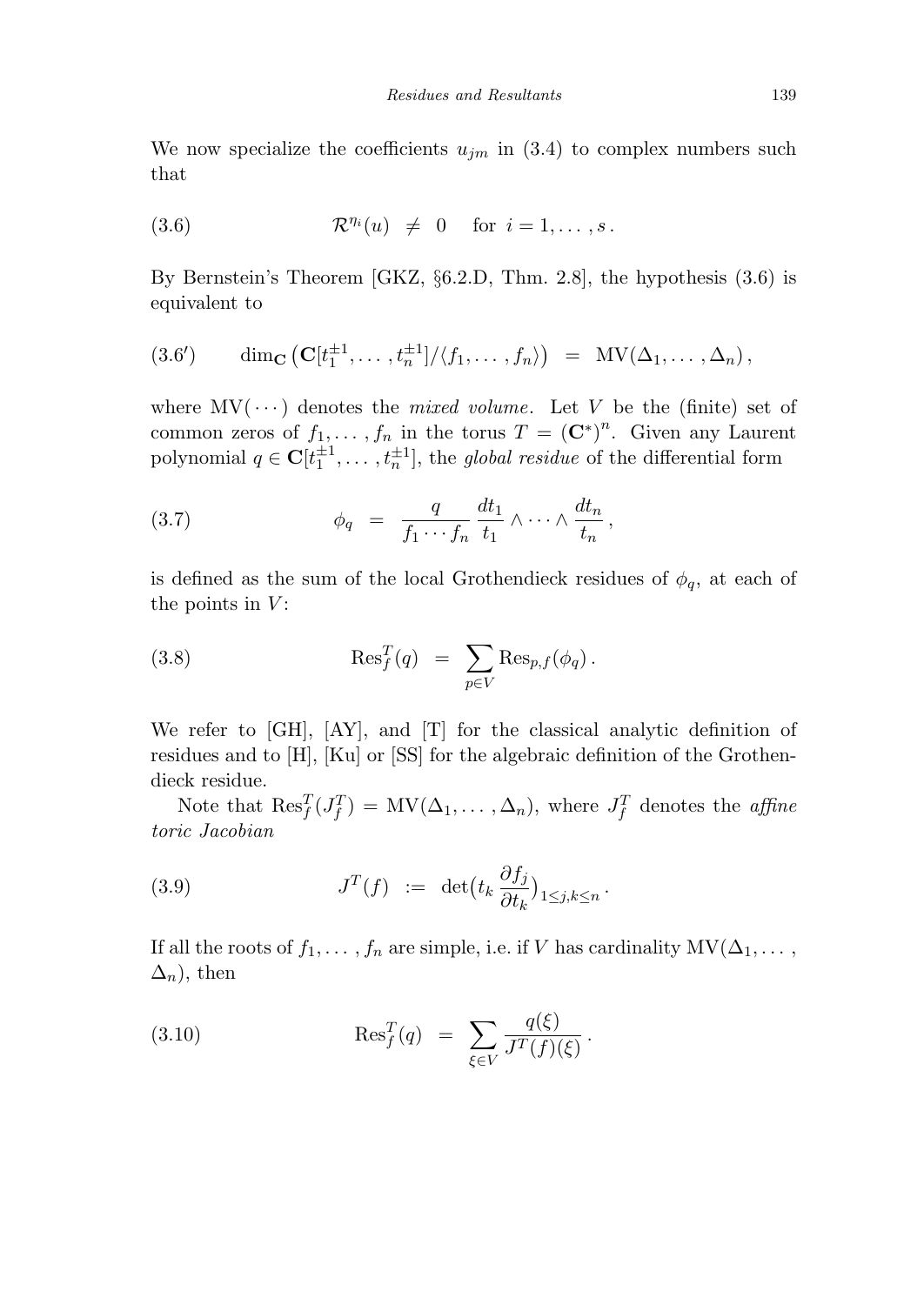We conclude from (3.8) or (3.10) that, for fixed  $q \in \mathbb{C}[t_1^{\pm 1}, \ldots, t_n^{\pm 1}]$ , the global residue  $\text{Res}_{f}^{T}(q)$  depends rationally on the coefficients *u*. In particular, for any  $m \in \mathbf{Z}^n$ ,  $\text{Res}_f^T(t^m)$  is a rational function in *u* with **Q**-coefficients.

Gel'fond and Khovanskii [GK] give a formula for evaluating that rational function, provided the Newton polytopes  $\Delta_1, \ldots, \Delta_n$  satisfy the following genericity hypothesis:

(3.11)  $\forall i \in \{1, ..., s\} \quad \exists j \in \{1, ..., n\} : \dim(\Delta_j^{\eta_i}) = 0.$ 

The Gel'fond-Khovanskii formula implies the following result, which appears also in [Z]:

PROPOSITION 3.1. Suppose the Newton polytopes  $\Delta_1, \ldots, \Delta_n$  satisfy (3.11). Then, for any  $m \in \mathbb{Z}^n$ , the residue  $\text{Res}_{f}^{T}(t^m)$  is a Laurent polynomial in the coefficients of  $f_1, \ldots, f_n$ .

If  $(3.11)$  is violated then  $\text{Res}_{f}^{T}(t^{m})$  is generally not a Laurent polynomial. In particular, it is never a non-zero Laurent polynomial in the unmixed case  $\Delta_1 = \cdots = \Delta_n, n \geq 2.$ 

Our aim is to characterize the denominator of  $\text{Res}_{f}^{T}(t^{m})$ . For each  $m \in$  $\mathbf{Z}^n$  we define

(3.12) 
$$
\mu_i^-(m) := -\min\{0, \langle m, \eta_i \rangle + a_i - 1\}; \quad i = 1, ..., s.
$$

Geometrically,  $\mu_i^-(m) > 0$  if *m* lies beyond the facet  $\Delta^{\eta_i}$ . We state the main result of this section:

THEOREM 3.2. Let  $f_1, \ldots, f_n$  be generic polynomials with Newton polytopes  $\Delta_1, \ldots, \Delta_n$ . For any  $m \in \mathbb{Z}^n$ , the following expression is a polynomial in *A*':

$$
\operatorname{Res}^T_f(t^m) \cdot \prod_{i=1}^s \mathcal{R}^{\eta_i}(f_1^{\eta_i}, \ldots, f_n^{\eta_i})^{\mu_i^-(m)}.
$$

It is easy to derive Proposition 3.1 from Theorem 3.2: If  $\Delta_j^{\eta_i} = \{m\}$ in (3.11) then  $\mathcal{R}^{\eta_i} = u_{jm}$  or  $\mathcal{R}^{\eta_i} = 1$ . In fact, (3.11) holds if and only if  $\mathcal{R}^{\eta_1}\mathcal{R}^{\eta_2}\dots\mathcal{R}^{\eta_s}$  is a monomial. We present an example where some facet resultants  $\mathcal{R}^{\eta_i}$  are monomials and others are not.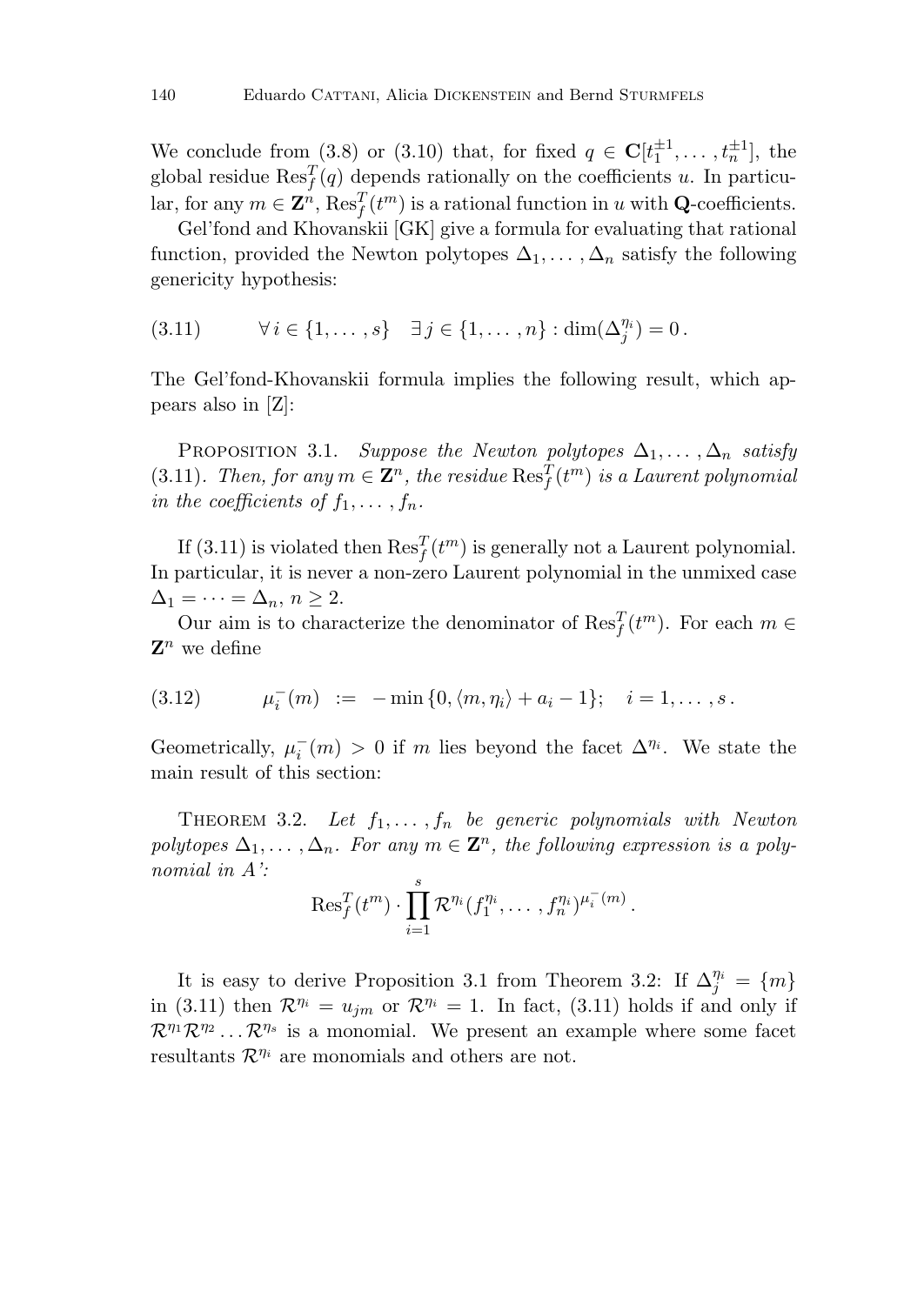*Example* 3.3. Let  $n = 2$  and consider the mixed system

$$
f_1(t_1, t_2) = a_0 t_1 + a_1 t_1 t_2 + a_2 t_2^2, \quad f_2(t_1, t_2) = b_0 t_2 + b_1 t_1 t_2 + b_2 t_1^2.
$$

The Minkowski sum of their Newton triangles is the pentagon

$$
\Delta = \Delta_1 + \Delta_2
$$
\n
$$
= \left\{ (m_1, m_2) \in \mathbf{R}^2 : \begin{pmatrix} -1 & 0 \\ -1 & -1 \\ 0 & -1 \\ 2 & 1 \\ 1 & 2 \end{pmatrix} \begin{pmatrix} m_1 \\ m_2 \end{pmatrix} + \begin{pmatrix} 3 \\ 4 \\ 3 \\ -3 \\ -3 \end{pmatrix} \ge \begin{pmatrix} 0 \\ 0 \\ 0 \\ 0 \\ 0 \end{pmatrix} \right\}.
$$

The ∆-homogenizations of the input polynomials are

$$
F_1 = \frac{x_1 x_2^2 x_3^2}{x_4^2 x_5} \cdot f_1 \left( \frac{x_4^2 x_5}{x_1 x_2}, \frac{x_4 x_5^2}{x_2 x_3} \right) = a_0 x_2 x_3^2 + a_1 x_3 x_4 x_5^2 + a_2 x_1 x_5^3,
$$
  
\n
$$
F_2 = \frac{x_1^2 x_2^2 x_3}{x_4 x_5^2} \cdot f_2 \left( \frac{x_4^2 x_5}{x_1 x_2}, \frac{x_4 x_5^2}{x_2 x_3} \right) = b_0 x_1^2 x_2 + b_1 x_1 x_4^2 x_5 + b_2 x_3 x_4^3.
$$

Consider the lattice point  $m = (3, 3)$ , which lies beyond three facets of  $\Delta$ . The global residue of the corresponding monomial  $t_1^3 t_2^3$  is equal to

$$
\text{Res}_{f}^{T}(t_1^3t_2^3) = \frac{a_0a_1a_2b_0b_1b_2 + a_0a_2^2b_0b_2^2 - a_1^3b_0^2b_2 - a_0^2a_2b_1^3}{a_2b_2(a_1b_1 - a_2b_2)^3}.
$$

The denominator can be derived from Theorem 3.2, since  $\mu_1^-(m)$  =  $\mu_3^-(m) = 1, \mu_2^-(m) = 3, \mu_4^-(m) = \mu_5^-(m) = 0$  and the five facets resultants are

$$
\mathcal{R}^{\eta_1} = b_2
$$
,  $\mathcal{R}^{\eta_2} = a_1b_1 - a_2b_2$ ,  $\mathcal{R}^{\eta_3} = a_2$ ,  $\mathcal{R}^{\eta_4} = b_0$ , and  $\mathcal{R}^{\eta_5} = a_0$ .  $\Box$ 

We shall develop the proof of Theorem 3.2 in several steps. We first consider the unmixed case  $P := \Delta_1 = \cdots = \Delta_n$ . Let P be presented as in (1.1) and  $\mathcal L$  the associated line bundle on X. Fix an integer  $k_0 > 0$  such that  $\mathcal{L}^{k_0}$  is very ample. Consider the mixed sparse resultant  $\mathcal{R}_{k_0} := \mathcal{R}_{k_0 P, P, \dots, P}$ associated with the support sets  $k_0P \cap \mathbf{Z}^n, P \cap \mathbf{Z}^n, \ldots, P \cap \mathbf{Z}^n$ . Thus,  $\mathcal{R}_{k_0}$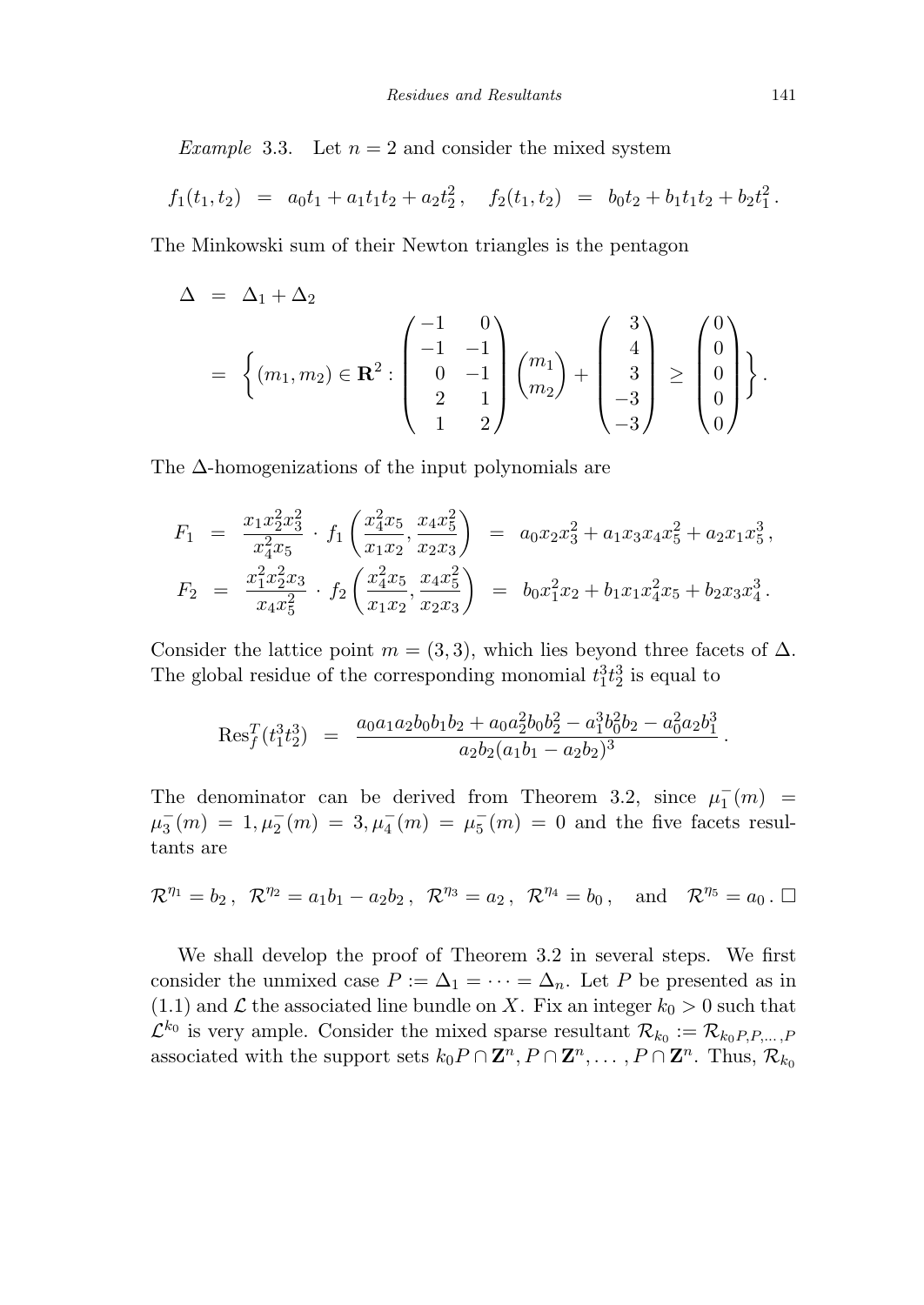coincides with the resultant associated to the line bundles  $\mathcal{L}^{k_0}, \mathcal{L}, \ldots, \mathcal{L}$ . In the following formula we evaluate  $\mathcal{R}_{k_0}$  at a special monomial section  $t^m$  of  $\mathcal{L}^{k_0}$  and generic sections of  $\mathcal{L}, \ldots, \mathcal{L}$ . Note that the facet resultants  $\mathcal{R}^{\eta_i}$  are irreducible if  $\mathcal L$  is very ample.

LEMMA 3.4. For any  $m \in k_0 P \cap \mathbb{Z}^n$  we have the following identity in  $A$ <sup> $\prime$ </sup>:

$$
\mathcal{R}_{k_0}(t^m,f_1,\ldots,f_n) = \prod_{i=1}^s \mathcal{R}^{\eta_i}(f_1^{\eta_i},\ldots,f_n^{\eta_i})^{\langle m,\eta_i\rangle + k_0b_i}.
$$

PROOF. Theorem 1.1 in [PSt] gives the following identity of rational functions:

(3.13) 
$$
\mathcal{R}_{k_0}(f_0, f_1, \dots, f_n) = \left( \prod_{\xi \in V(f_1, \dots, f_n)} f_0(\xi) \right) \cdot \prod_{i=1}^s \mathcal{R}^{\eta_i}(f_1^{\eta_i}, \dots, f_n^{\eta_i})^{k_0 b_i},
$$

where  $f_0, f_1, \ldots, f_n$  are generic polynomials supported in  $k_0 P, P, \ldots, P$ . On the other hand, the same result applied to the support sets  $\{m\}$ ,  $P \cap$  $\mathbf{Z}^n, \ldots, P \cap \mathbf{Z}^n$  gives

(3.14) 
$$
\prod_{\xi \in V(f_1,\ldots,f_n)} \xi^m = \prod_{i=1}^s \mathcal{R}^{\eta_i} (f_1^{\eta_i},\ldots,f_n^{\eta_i})^{\langle m,\eta_i \rangle}
$$

since  $\mathcal{R}_{\{m\},P,...,P}(t^m, f_1,..., f_n) = 1$ . Now combine (3.13) and (3.14) for  $f_0 = t^m$ .

For  $m \in \mathbb{Z}^n$  and  $1 \leq i \leq s$  we abbreviate

$$
\mu_i^+(m) := \max\{0, \langle m, \eta_i \rangle + nb_i - 1\} \text{ and}
$$
  

$$
\mu_i^-(m) := -\min\{0, \langle m, \eta_i \rangle + nb_i - 1\}.
$$

This notation distinguishes the facets of *nP* visible from *m* from those not visible from *m*. The following lemma is the unmixed case of Theorem 3.2.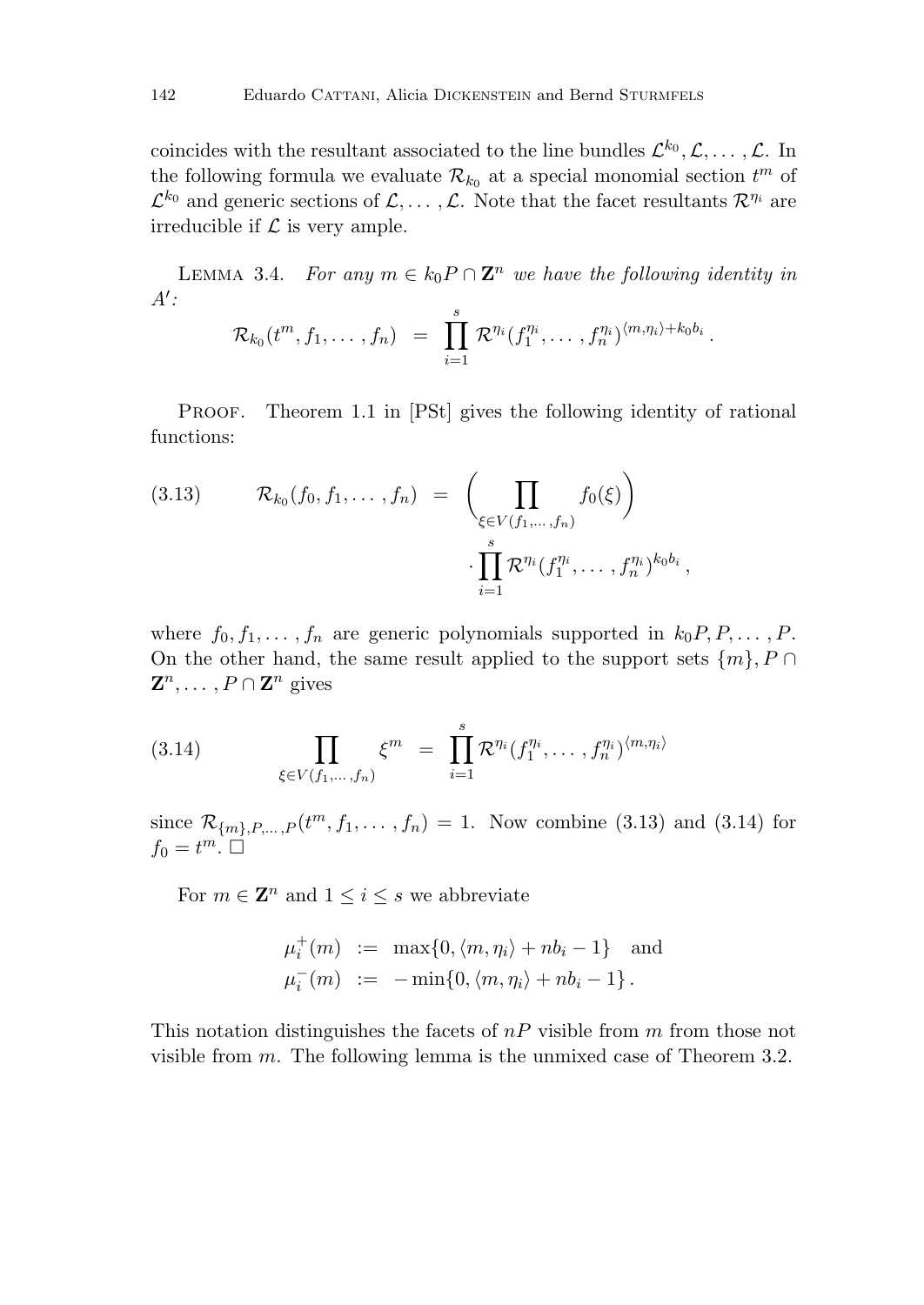LEMMA 3.5. Let  $f_1, \ldots, f_n$  be generic polynomials with support in *P*. Given  $m \in \mathbb{Z}^n$ ,

$$
ext{Res}^T_f(t^m) \cdot \prod_{i=1}^s \mathcal{R}^{\eta_i}(f_1^{\eta_i}, \ldots, f_n^{\eta_i})^{\mu_i^-(m)} \in A'.
$$

PROOF. We denote by  $F_1, \ldots, F_n$  the generic polynomials in  $S_\beta$  obtained from  $f_1, \ldots, f_n$  by homogenization as in (1.5). More precisely, if  $f_i = \sum_{m \in P \cap \mathbf{Z}^n} u_{im} t^m$  then

(3.15) 
$$
F_i = F_i(u; x) = \sum_{m \in P \cap \mathbf{Z}^n} u_{im} \left( \prod_{i=1}^s x_i^{\langle m, \eta_i \rangle + b_i} \right).
$$

It is shown in [CD] that the differential form

$$
\frac{x^{\mu^+(m)}}{x^{\mu^-(m)} F_1 \cdots F_n} \cdot \Omega
$$

is the meromorphic extension to the toric variety X of the form  $\phi_{t_m}$  on the torus  $T$  defined in  $(3.7)$ . By Theorem  $4$  in  $[CD]$  (or Lemma 3.6 below), there exist monomials  $x^c$  such that  $\deg(x^{\mu^-(m)+c}) = k_0\beta$  for some (arbitrarily large) positive integer  $k_0$ . Whenever the coefficients of  $f_1, \ldots, f_n$  lie in the Zariski open set where none of the facet resultants  $\mathcal{R}^{\eta_i}$  vanishes, then *F*<sub>1</sub>*,... ,F*<sub>n</sub> have no common zeroes at infinity. In this case, { $x \in X$  :  $F_1(x) = \cdots = F_n(x) = 0$   $\subset T$  and, as shown in [CCD], [CD], the global residue in the torus of  $\phi_{t^m}$  may be computed as

$$
\mathrm{Res}^T_f(t^m) = \mathrm{Res}^X_F(x^{\mu^+(m)+c}),
$$

where *F* denotes the  $(n + 1)$ -tuple:  $F_0 = x^{\mu^-(m)+c}, F_1, \ldots, F_n$ .

By Theorem 1.4, the global residue  $\text{Res}_{f}^{T}(t^{m})$  is a rational function with denominator  $\mathcal{R}_{k_0}(x^{\mu^-(m)+c}, F_1, \ldots, F_n)$ . Lemma 3.4 implies that

$$
(3.16) \quad \mathcal{R}_{k_0}(x^{\mu^-(m)+c}, F_1, \ldots, F_n) \; = \; \prod_{i=1}^s \big( \mathcal{R}^{\eta_i}(f_1^{\eta_i}, \ldots, f_n^{\eta_i}) \big)^{\mu_i^-(m)+c_i} \, .
$$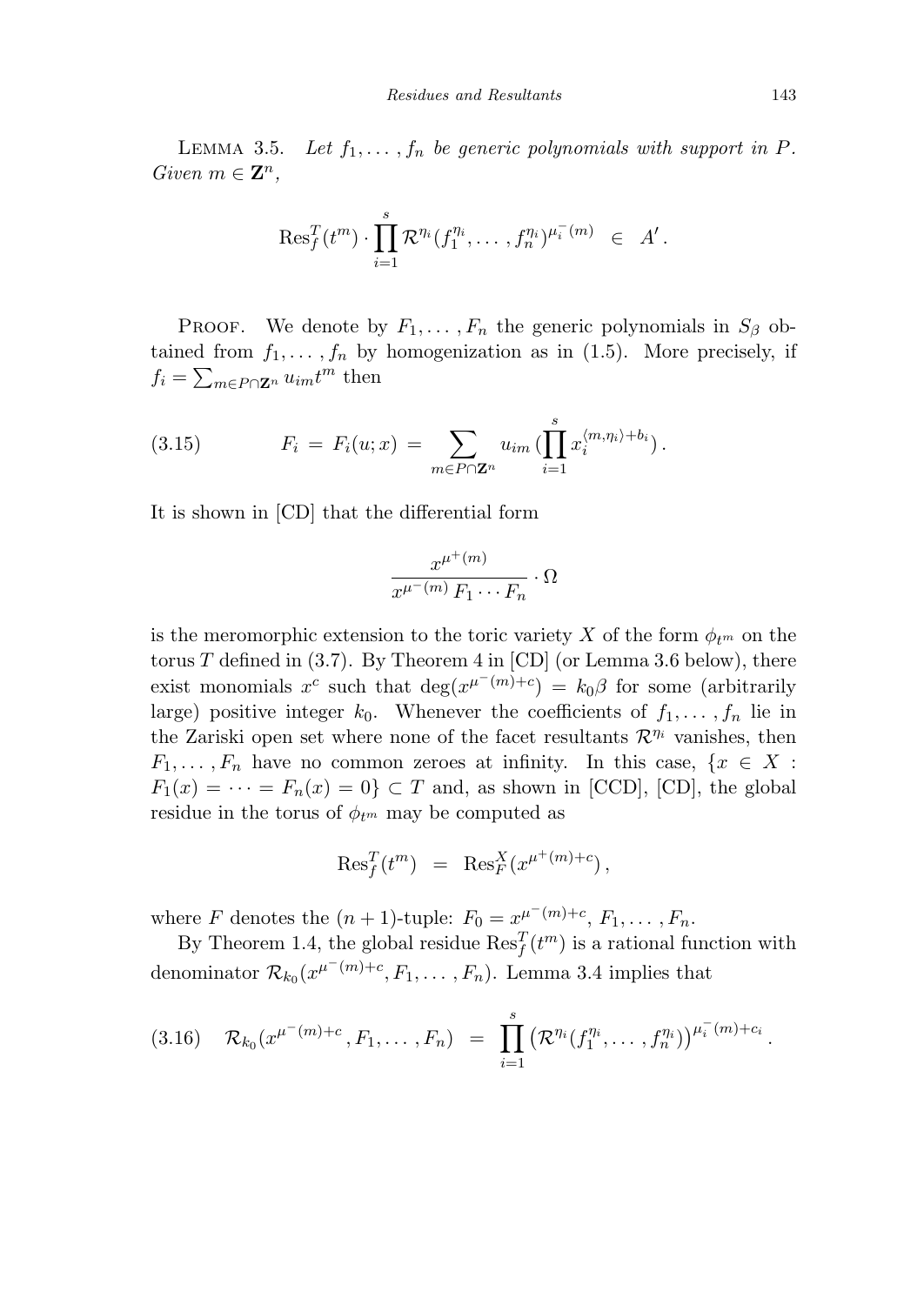We conclude that the residue  $\text{Res}_{f}^{T}(t^{m})$  may be written as a rational function with denominator the greatest common divisor of all expressions of the form (3.16), where  $c = (c_1, \ldots, c_s)$  runs over all non-negative integer vectors such that  $\deg(x^{\mu^-(m)+c}) = k_0\beta$  for some integer  $k_0 > 0$ . Since unmixed resultants depend on the coefficients of all polynomials (e.g. by [KSZ, Theorem 5.3]), the facet resultants  $\mathcal{R}^{\eta_i}(f_1^{\eta_i}, \ldots, f_n^{\eta_i})$  are powers of distinct irreducible polynomials. The proof of Lemma 3.5 follows from Lemma 3.6 below.  $\Box$ 

LEMMA 3.6. For any non-negative vector  $a \in \mathbb{N}^s$  and any  $i \in \mathbb{N}$  $\{1, \ldots, s\}$  there exists a non-negative vector  $c \in \mathbb{N}^s$  such that  $c_i = 0$  and  $deg(x^{a+c}) = k_0 \beta$  for some  $k_0 \in \mathbb{N}$ .

PROOF. Let  $u^{(1)}, \ldots, u^{(\tau)} \in \mathbf{Z}^n$  be all the vertices of the lattice polytope *P* which lie on the facet  $P^{\eta_i} = \{m \in P : \langle m, \eta_i \rangle + b_i = 0\}$ . Their sum  $u := u^{(1)} + \cdots + u^{(\tau)}$  satisfies  $\langle u, \eta_i \rangle + \tau \cdot b_i = 0$  and  $\langle u, \eta_j \rangle + \tau \cdot b_j \ge 1$  for all  $j \neq i$ . Since  $\eta_i$  is primitive, we can find  $m \in \mathbb{Z}^n$  such that  $\langle m, \eta_i \rangle = a_i$ . Let  $k_0$  be an integer divisible by  $\tau$  such that

$$
c_j \;\; := \;\; \frac{k_0}{\tau} \cdot (\langle u, \eta_j \rangle + \tau \cdot b_j) + \langle m, \eta_j \rangle \; - \; a_j
$$

is non-negative for  $j = 1, 2, \ldots, s$ . Then  $c = (c_1, \ldots, c_s)$  has the desired properties.  $\Box$ 

We now prove Theorem 3.2 for mixed systems of generic Laurent polynomials.

PROOF OF THEOREM 3.2. We shall assume  $MV(\Delta_1, \ldots, \Delta_n) > 0$ . Otherwise the residue  $\text{Res}_{f}^{T}(t^{m})$  is zero and Theorem 3.2 trivially holds.

Let  $X = X_{\Delta}$  be the projective toric variety associated with  $\Delta$ . We consider the homogenization of the Laurent polynomial  $f_j(t_1, \ldots, t_n)$ :

$$
F_j(x_1,\ldots,x_s) \ := \ \sum_{m\in\Delta_j\cap\mathbf{Z}^n} \ u_{jm} \bigl(\prod_{i=1}^s x_i^{\langle m,\eta_i\rangle+a_i^j}\bigr) \, .
$$

Each  $F_j(x)$  is generic of degree  $\alpha_j := \left[\sum_{i=1}^s a_i^j D_i\right]$ . Let  $\alpha := \alpha_1 + \cdots + \alpha_n =$  $[\sum_{i=1}^{s} a_i D_i]$ . For each  $j = 1, \ldots, n$ , let  $Q_j$  be a generic polynomial of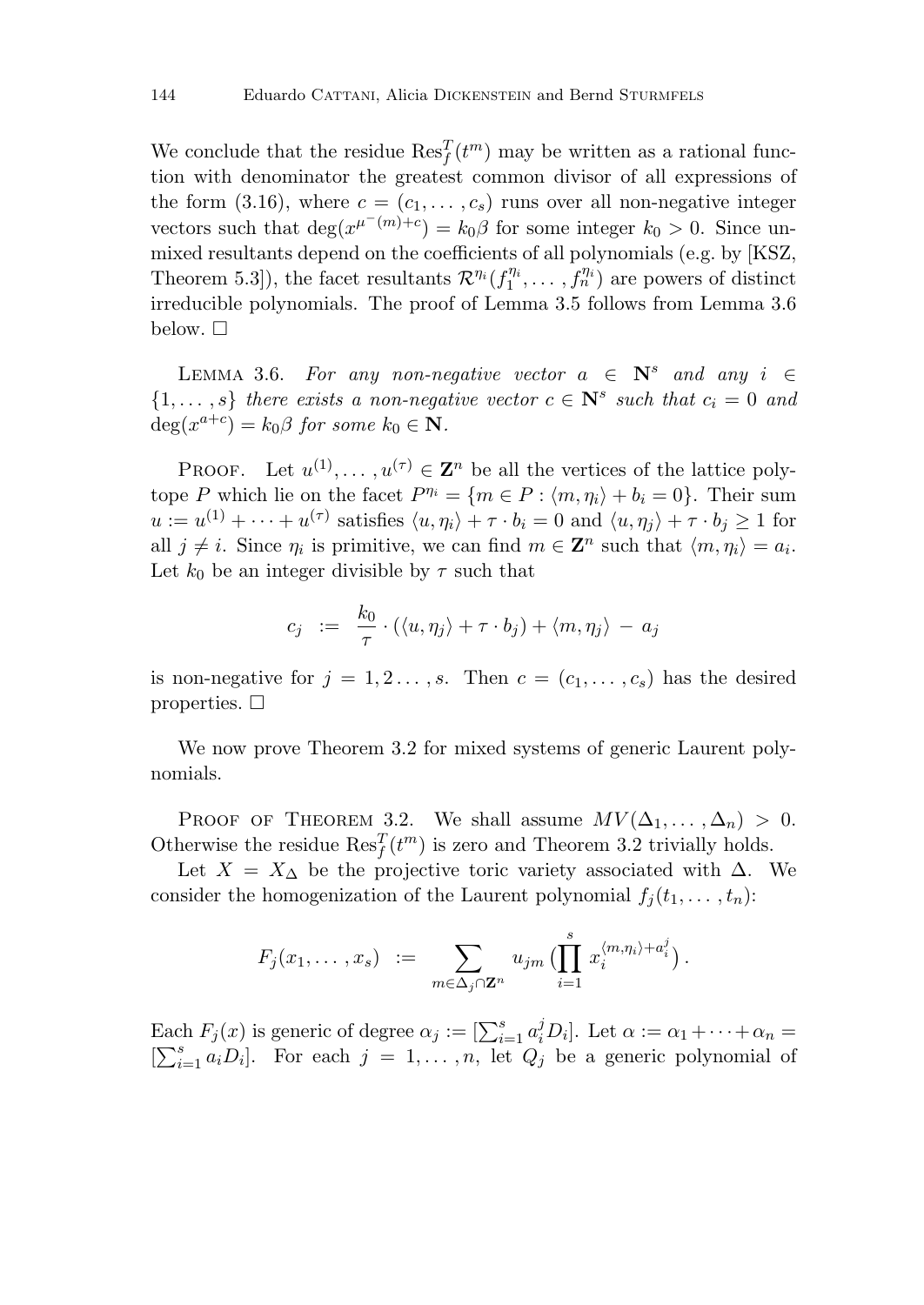degree  $\alpha - \alpha_j$  and set  $G_j = F_j Q_j$ . Given a positive integer  $k_0$ , let  $F_0$  be a generic polynomial of degree  $k_0\alpha$ . Thus  $F_0, G_1, \ldots, G_n$  are homogeneous polynomials of degrees  $k_0\alpha, \alpha, \ldots, \alpha$ . For all choices of complex coefficients in a Zariski open set, they have no common roots in *X*. Given a polynomial *H* of critical degree  $\rho(F) := (k_0 + 1)\alpha - \beta_0$  relative to the  $(n + 1)$ -tuple  $F = (F_0, F_1, \ldots, F_n)$ , we can compute the toric residue  $\text{Res}_F^X(H)$  and, according to the Global Transformation Law [CCD, Theorem 0.1]:

$$
\text{Res}_F^X(H) = \text{Res}_G^X(H \cdot Q_1 \cdots Q_n); \quad G = (F_0, G_1, \ldots, G_n).
$$

Let  $\mathcal R$  be the  $(k_0\Delta,\Delta,\ldots,\Delta)$ -resultant. It follows from Theorem 1.4 that the specialization  $\mathcal{R}(F_0, G_1, \ldots, G_n)$  is a denominator for the rational function  $\text{Res}_{F}^{X}(H)$ .

Let  $f_0$  denote the dehomogenization of  $F_0$ , let  $q_j$  be the dehomogenization of  $Q_j$ , and set  $g_j := f_j \cdot q_j$  for any  $j = 1, \ldots, n$ . Then,  $\mathcal{R}(F_0, G_1, \ldots, G_j)$  $G_n$ ) agrees with the sparse resultant  $\mathcal{R}(f_0, g_1, \ldots, g_n)$  arising from the support sets  $k_0 \Delta \cap \mathbf{Z}^n, \Delta \cap \mathbf{Z}^n, \ldots, \Delta \cap \mathbf{Z}^n$ . Given a subset  $J \subseteq \{1, \ldots, n\}$ , we denote  $f_j := f_j$  if  $j \in J$ , and  $f_k := q_k$  if  $k \notin J$ . We let  $\Delta_j$  stand for the Newton polytope of  $\tilde{f}_j$ , i.e.  $\tilde{\Delta}_j = \Delta_j$  if  $j \in J$ , and

$$
\tilde{\Delta}_k = \Delta_1 + \dots + \Delta_{k-1} + \Delta_{k+1} + \dots + \Delta_n \text{ if } k \notin J.
$$

It follows from the Product Formula for sparse mixed resultants [PSt, Proposition 7.1] that

$$
(3.17) \t\mathcal{R}(f_0,g_1,\ldots,g_n) = \prod_{J \subseteq \{1,\ldots,n\}} \mathcal{R}^J(f_0,\tilde{f}_1,\ldots,\tilde{f}_n),
$$

where  $\mathcal{R}^J$  denotes the sparse mixed resultant associated with the support sets

(3.18) 
$$
k_0 \Delta \cap \mathbf{Z}^n, \tilde{\Delta}_1 \cap \mathbf{Z}^n, \ldots, \tilde{\Delta}_n \cap \mathbf{Z}^n
$$

relative to the ambient lattice  $\mathbb{Z}^n$  as in (3.5).

We now show that the factor  $\mathcal{R}(f_0, \ldots, f_n)$  corresponding, in (3.17), to  $J = \{1, \ldots, n\}$  is already a denominator of the rational function  $\text{Res}_{F}^{X}(H)$ . Since this is a function of the coefficients of  $f_0, \ldots, f_n$  only, it suffices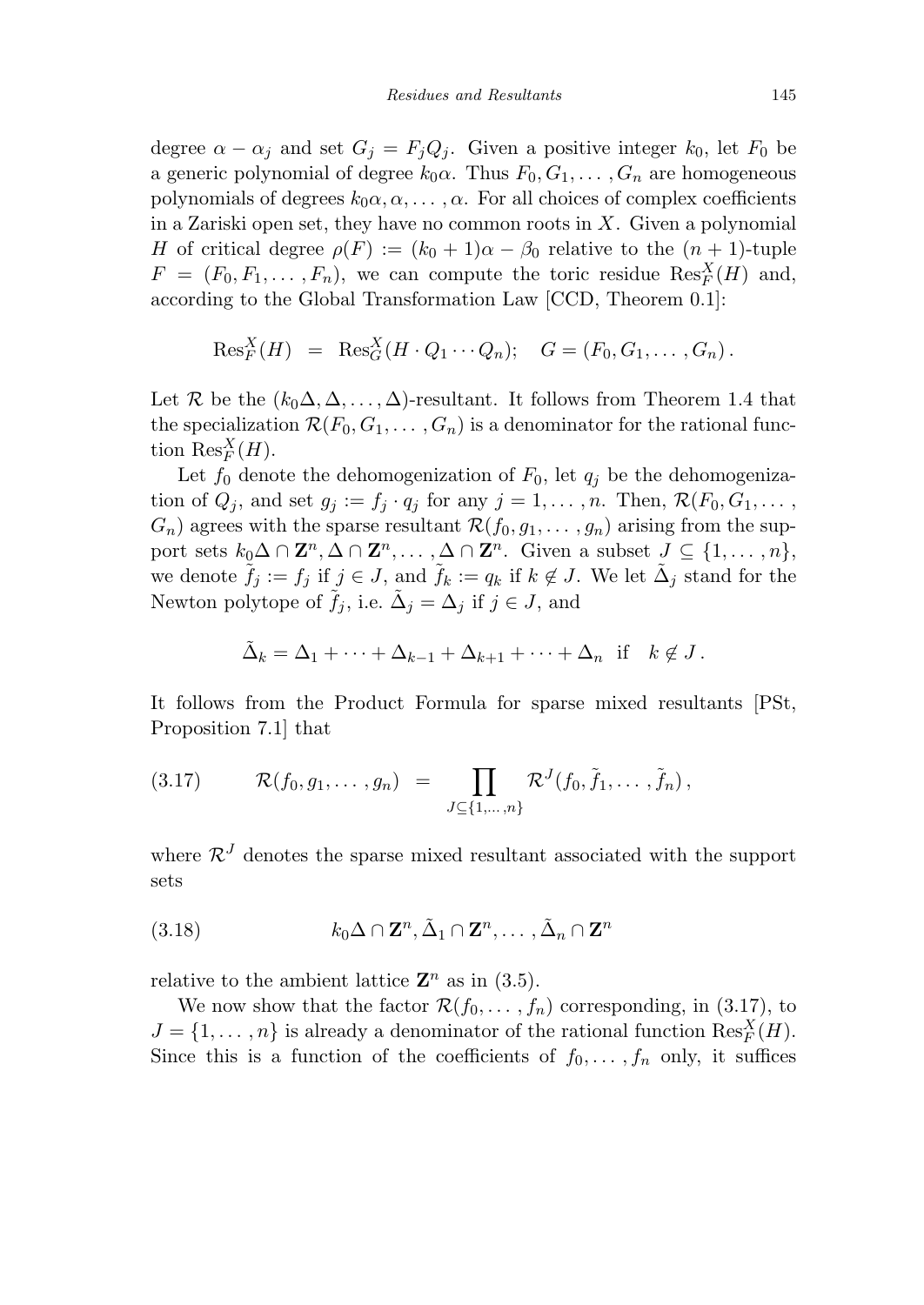to show that every additional factor in (3.17) must involve the coefficients of some  $q_k$ ,  $k = 1, \ldots, n$ , i.e. if  $J \neq \{1, \ldots, n\}$ , the polynomial  $\mathcal{R}^J(f_0, \tilde{f}_1, \ldots, \tilde{f}_n)$  has positive degree in the coefficients of some  $q_k, k \notin J$ . But this is a consequence of our assumption  $MV(\Delta_1, \ldots, \Delta_n) > 0$ . Indeed, according to Lemma 1.2 and Corollary 1.1 of [S2], it is enough to show that the collection of supports  $k_0 \Delta \cap \mathbb{Z}^n$ ,  $\Delta_j \cap \mathbb{Z}^n$ ,  $j \in J$  contains no proper *essential* subset. A subset which contains  $k_0 \Delta \cap \mathbb{Z}^n$  cannot be essential since  $\dim(\Delta) = n$  and the cardinality of the subset is at most *n*. On the other hand, no collection of supports  $\tilde{\Delta}_j \cap \mathbf{Z}^n$  can be essential because  $MV(\Delta_1, \ldots, \Delta_n) > 0$ .

We now complete the proof of Theorem 3.2 similarly to the proof of Lemma 3.5. The algorithm in [CD] computes  $\text{Res}_{f}^{T}(t^{m})$  as the toric residue  $\text{Res}_{F}^{X}(x^{\mu})$  for appropriate monomials  $x^{\mu}$  and  $F_{0}(x) = x^{\nu}$  of degree ( $k_{0}$  +  $1)\alpha - \beta_0$  and  $k_0\alpha$ , respectively, where  $k_0$  is a positive integer. For any such choice of  $\mu$  and  $\nu$ , the specialization

$$
\mathcal{R}(x^{\nu}, F_1, \ldots, F_n) = \prod_{i=1}^s \mathcal{R}^{\eta_i} (f_1^{\eta_i}, \ldots, f_n^{\eta_i})^{\nu_i}
$$

is a denominator of the rational function  $\text{Res}_{f}^{T}(t^{m})$ . Taking the greatest common divisor over all possible choices and applying Lemma 3.6 yields the theorem.  $\Box$ 

#### **References**

- [AY] A˘ızenberg, I. A. and A. P. Yuzhakov, Integral representations and residues in multidimensional complex analysis, Translations of Mathematical Monographs **58**, American Mathematical Society, 1983.
- [A] Angéniol, B., Résidus et effectivité, Unpublished manuscript, 1983.
- [B] Batyrev, V., Variations of the mixed Hodge structure of affine hypersurfaces in algebraic tori, Duke Mathematical Journal **69** (1993), 349–409.
- [BC] Batyrev, V. and D. Cox, On the Hodge structure of projective hypersurfaces in toric varieties, Duke J. Math. **75** (1994), 293–338.
- [BH] Bruns, W. and J. Herzog, Cohen–Macaulay Rings, Cambridge Univ. Press, 1993.
- [CCD] Cattani, E., Cox, D. and A. Dickenstein, Residues in toric varieties, Compositio Mathematica **108** (1997), 35–76.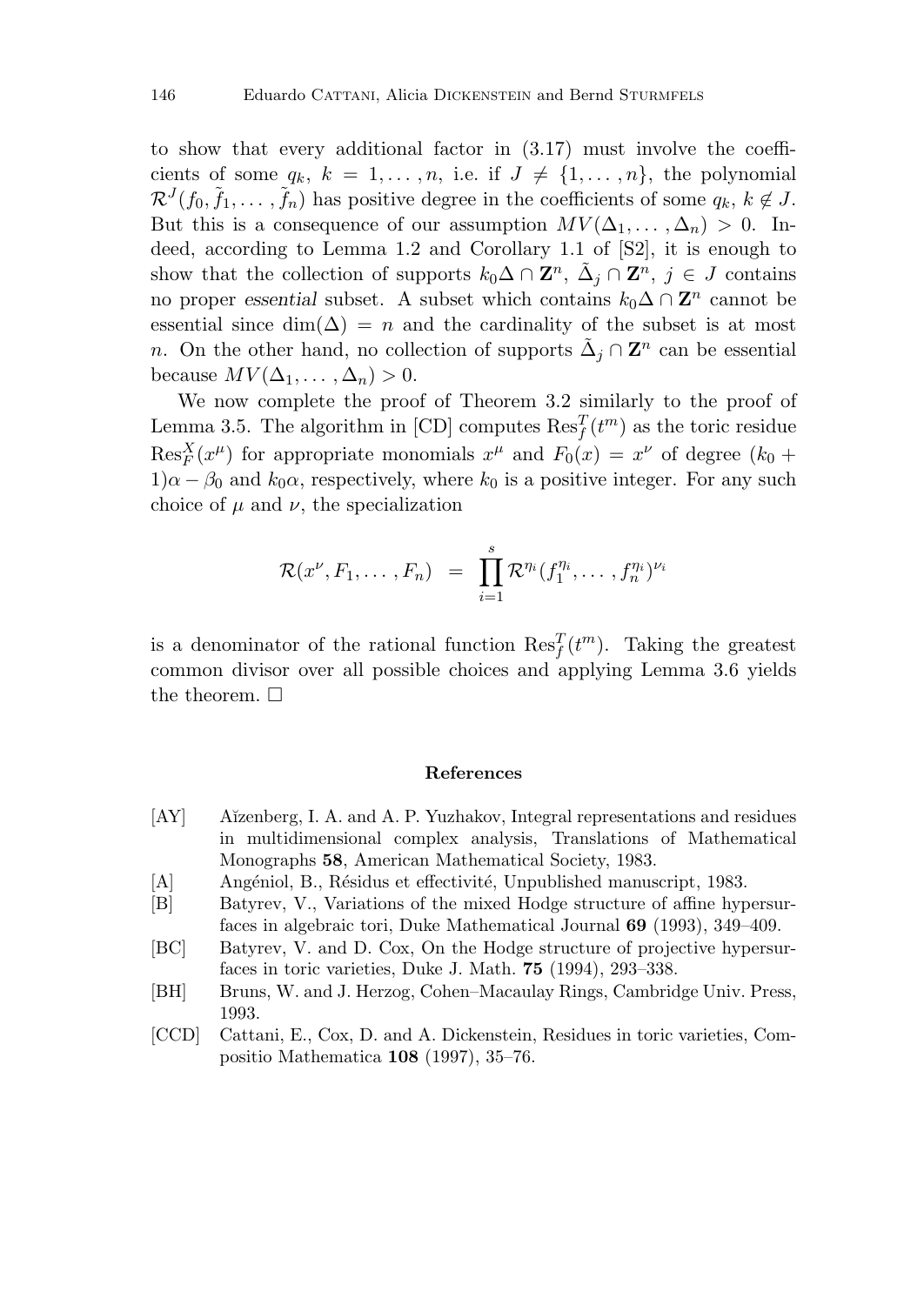- [CD] Cattani, E. and A. Dickenstein, A global view of residues in the torus, Journal of Pure and Applied Algebra **117 & 118** (1997), 119–144.
- [Ch] Chardin, M., The resultant via a Koszul complex, In Computational Algebraic Geometry (F. Eysette, A. Galligo, eds.), Proceedings MEGA 92, Progress in Math. **109**, Birkhäuser, Boston, 1993, 29–39.
- [C1] Cox, D., The homogeneous coordinate ring of a toric variety, Journal of Algebraic Geometry **4** (1995), 17–50.
- [C2] Cox, D., Toric residues, Arkiv för Matematik **34** (1996), 73–96.
- [F] Fulton, W., Introduction to Toric Varieties, Princeton Univ. Press, Princeton, 1993.
- [GKZ] Gel'fand, I., Kapranov, M. and A. Zelevinsky, Discriminants, Resultants and Multidimensional Determinants, Birkhäuser, Boston, 1994.
- [GK] Gel'fond, O. A. and A. G. Khovanskii, Newtonian polyhedrons and Grothendieck residues, Doklady Mathematics **54** (1996), 700–702.
- [GH] Griffiths, P. and J. Harris, Principles of Algebraic Geometry, John Wiley & Sons, New York, 1978.
- [H] Hartshorne, R., Residues and Duality, Lecture Notes in Math. **20**, Springer, 1966.
- [Ha] Harris, J., Algebraic Geometry, Springer Graduate Texts, New York, 1992.
- [J1] Jouanolou, J. P., Singularités rationnelles du résultant, In Lecture Notes in Mathematics, Vol. 732, Springer, 1978, pp. 183–213.
- [J2] Jouanolou, J. P., Le Formalisme du R´esultant, Advances in Mathematics **90** (1991), 117–263.
- [J3] Jouanolou, J. P., Résultant, intersections complètes et résidu de Grothendieck, Notes incomplètes, U. Strasbourg, 1994.
- [KSZ] Kapranov, M. M., Sturmfels, B. and A. V. Zelevinsky, Chow polytopes and general resultants, Duke Mathematical Journal **67** (1992), 189–218.
- [K1] Khovanskii, A. G., Newton polyhedra and toroidal varieties, Functional Analysis and its Applications **11** (1977), 289–296.
- [K2] Khovanskii, A. G., Newton polyhedra and the Euler-Jacobi formula, Russian Math. Surveys **33** (1978), 237–238.
- [Ku] Kunz, E., K¨ahler Differentials, Advanced Lectures in Mathematics, Vieweg, 1986.
- [M] Macaulay, F. S., The Algebraic Theory of Modular Systems, Cambridge University Press, 1916.
- [O] Oda, T., Convex Bodies and Algebraic Geometry, Springer-Verlag, 1988.
- [PSt] Pedersen, P. and B. Sturmfels, Product formulas for resultants and Chow forms, Mathematische Zeitschrift **214** (1993), 377–396.
- [PS] Peters, C. and J. Steenbrink, Infinitesimal variation of Hodge structure and the generic Torelli theorem for projective hypersurfaces, In *Classifi*cation of Algebraic and Analytic Manifolds (K. Ueno, ed.), Progress in Math. **39**, Birkhäuser, Boston, 1983, 399–463.